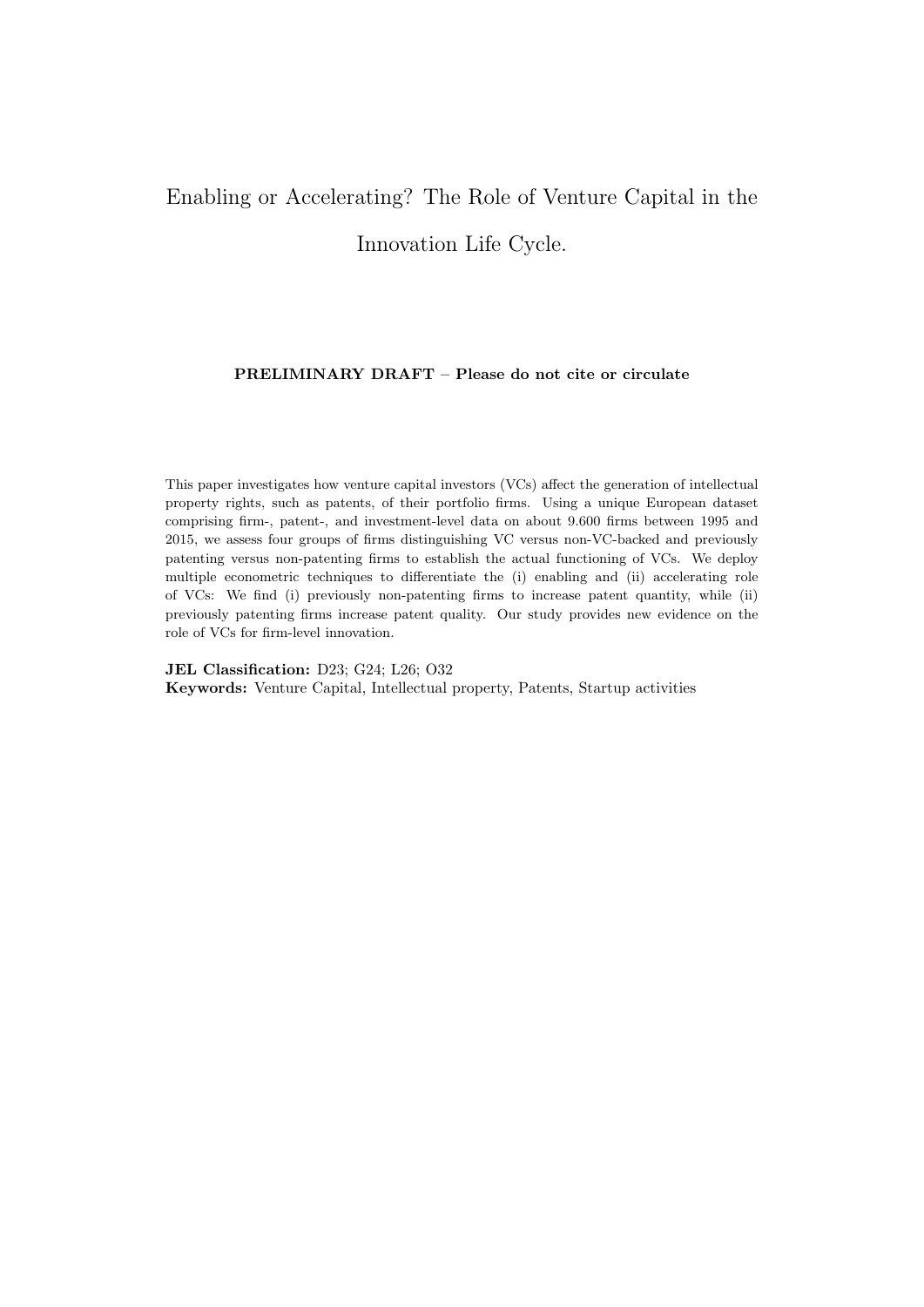# 1 Introduction

For stimulating innovation and growth, it is essential to provide an economic setting that encourages investment and engagement in innovative activities (e.g., [Schumpeter](#page-20-0) [1942;](#page-20-0) [King and](#page-19-0) [Levine](#page-19-0) [1993\)](#page-19-0). A sound financing environment is particularly crucial for young ventures. These firms are particularly dynamic market participants featuring the highest growth rates, disruptive potential, and trigger important knowledge-spillovers (e.g., [Schnitzer and Watzinger](#page-19-1) [2022\)](#page-19-1). Yet, their financing processes are accompanied by severe information asymmetries and uncertainty. Venture capitalists (VCs) are specialized types of investors taking the leading role in financing these young innovation-oriented firms [\(Amit](#page-18-0) et al. [1998;](#page-18-0) [Berger and Udell](#page-18-1) [1998;](#page-18-1) [Gompers](#page-18-2) [and Lerner](#page-18-2) [1999;](#page-18-2) [Hellmann and Puri](#page-19-2) [2002\)](#page-19-2) and partially overcome agency issues through active involvement in the management [\(Casamatta](#page-18-3) [2003;](#page-18-3) [Bertoni](#page-18-4) *et al.* [2011\)](#page-18-4). To alleviate some information asymmetry, target firms themselves are found to signal their ability to generate future income by initiating pre-investment intellectual property rights, such as patent filings (Häussler [et al.](#page-19-3) [2012;](#page-19-3) [Hsu and Ziedonis](#page-19-4) [2013\)](#page-19-4). Thus, by identifying and fostering the most innovative ventures, VCs should contribute largely to innovative processes.

Surprisingly, the overall contribution of VCs to their targets' innovative activities does not seem to be straightforward. Many studies suggest an enhancing effect of VCs on patenting firms, implying that target firms increase the amount of patents filed after the VC steps in (e.g., [Samila and Sorenson](#page-19-5) [2011,](#page-19-5) [Popov and Roosenboom](#page-19-6) [2012,](#page-19-6) [Kelly and Kim](#page-19-7) [2018\)](#page-19-7). Others find that VCs push for rapid commercialization of their targets' innovation output instead of fostering innovative potential in the long-run (e.g., [Engel and Keilbach](#page-18-5) [2007;](#page-18-5) [Caselli](#page-18-6) *et al.* [2009;](#page-18-6) Arqué-[Castells](#page-18-7) [2012\)](#page-18-7). One potential explanation for these contradicting findings might be that the fundamental objective of VCs ultimately remains the maximization of returns on their private investments. Further, isolating the actual roles of VCs in the invention processes is non-trivial and requires detailed information on the timing of investments and inventive activities.

As our main contribution, this paper disentangles the most fundamental roles of VC investors on the post-investment innovative performance of their target firms. More specifically, we investigate complementary roles of VC investors related to the post-investment patenting activities of their targets. The roles are: 1) Enabling: A positive effect of VC investments on the longrun patenting output and 2) Accelerating: A positive effect of VC investments on the long-run patenting output of targets that already patented prior to receiving VC. In addition to this, we put a special emphasize on the exact timing of firms patenting activities, as short-term effects of VC investments are unlikely to reflect true enabling or accelerating but rather reflect a change in the commercialization strategy of target firms.<sup>[1](#page-1-0)</sup> To assign these characteristics to the VC activities, this paper provides new evidence on the following questions: Does VC involvement

<span id="page-1-0"></span><sup>1</sup>Furthermore, the absence of a positive effect of previously patenting firms would be in line with a selection effect of VC investors, which has been extensively discussed in prior literature (e.g., [Krishnan](#page-19-8) et al. [2011\)](#page-19-8). Our analysis, however, focuses on the post-investment patenting behavior of target firms.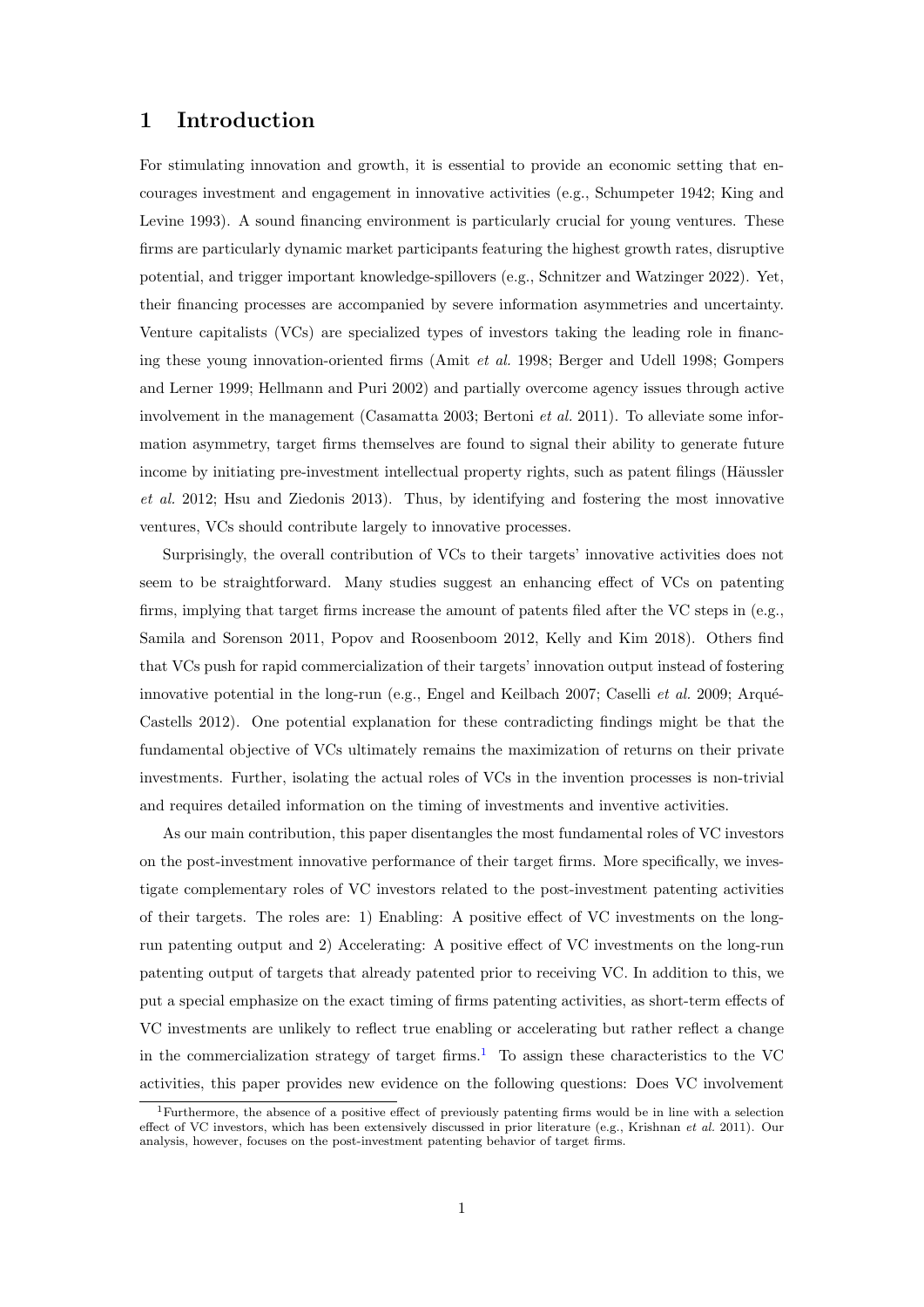have an effect on the amount of patents filed by target firms and if so, what is the timing of this effect? To answer these questions use several econometric techniques that we deploy on a matched sample of pre-VC patenting firms and non-patenting firms to comparable patenting and non-patenting firms that do not receive VC at any point in time.

Comparing these different roles of VC on their targets' innovative activities is challenging for several reasons. First, unlike most studies we have to follow target firms along the early stages of their lifecycle. A precise evaluation of pre-investment activities is thus equally important as thorough documentation of post-investment outcomes. Furthermore, innovation dimensions need to be comparable across time to evaluate their development after initial investment. We tackle this issue by relying on detailed firm-level patenting data. Previous literature has shown that patenting activities are relevant in the context of young, innovation-oriented VC target firms [\(Howell](#page-19-9) et al. [2020\)](#page-19-9). Third, there are essential differences among patenting, non-patenting as well as ventures that eventually receive VC and those that do not receive these investments. To obtain more precise estimates on the actual post-investment patenting behavior, we thus follow a multistepped matching approach using a large set of firms from multiple European countries. More specifically, we generate four groups of firms. We first distinguish targets regarding their pre-VC patenting activities. Subsequently, we assign each of these firms a counterparty with comparable observable characteristics, such as their patenting behavior, country of origin, industry, age, size, and growth dynamics before receiving initial VC investment. Controlling for these covariates mitigates concerns regarding the obvious endogenous decision of VCs whether to invest into a firm or not. Still, VC targets and their counterparts are likely to differ along other unobservable characteristics. Although this selection issue can never be fully resolved, we make use of a switching regression with endogenous switching (e.g., [Chemmanur](#page-18-8) et al. [2011\)](#page-18-8), in which the calculation and integration of the inverse mills ratio addresses this concern.

Our final dataset combines firm-level balance sheet data (ORBIS) with information on individual rounds of VC investment (Refinitiv Eikon) and European patent data (PATSTAT). It comprises more than 9.500 firms from the EU15 countries in all relevant industries for a time-span of more than 20 years, starting in 1995.

We find that it is indeed crucial to distinguish between VC funded firms that have been involved in patenting activities prior funding and firms that have never filed for a patent before, for VCs take on different roles in these scenarios. A semi-parametric survival analysis shows that VCs enhance the patenting activity of the target firms that have not filed for patents prior funding significantly when compared to their non-funded counterparts. This result holds for the extensive as well as for the intensive margin. We find that the instantaneous probability to file for a patent is 3.3 times higher for a VC funded firm compared to a firm without funding in the control group. We do not find similar effects for the subset of firms that have been patenters before they received their first round of funding. When compared to their non-funded counterparts we do not find that those firms file for significantly more patents, neither in the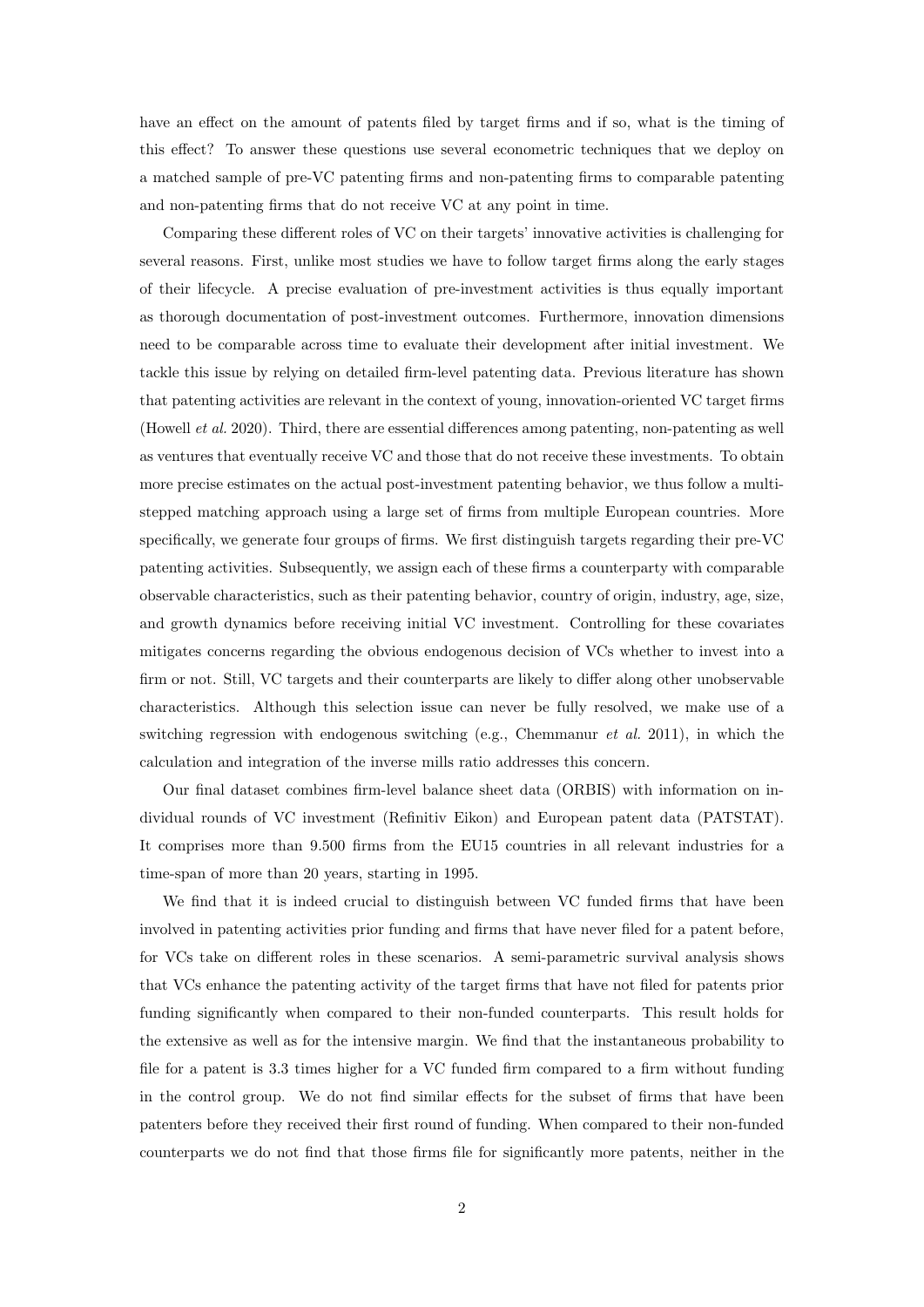short- nor in the long-run. This indicates that VCs do not play an accelerating role for those firms. Taking a closer look at the distinct timing of the patent applications in the non-patenting group allows us two pin down two major conclusions: VCs use their already existing innovative potential in the short-term, more precisely extract patents shortly after the initial round of funding, but they also reinforce those firms to be innovative in the long-term, thus playing the role of enablers. Examining distinct timing does not change the effect for patenting firms. When compared to their counterparts at any point in time after the initial round of funding we do not find significant differences in the amount of patents filed. Nevertheless, those results contradict the conclusion that VCs push their targets towards a rapid commercialization thereby inhibiting innovative progress in the long-run.

The remainder of the paper is structured as follows. Chapter [2](#page-3-0) provides a brief overview on the contradicting findings of previous literature and presents our conceptual framework. Chapter [3](#page-7-0) introduces the data and the research design. Chapter [4](#page-13-0) provides the empirical results and Chapter [5](#page-17-0) concludes.

# <span id="page-3-0"></span>2 Literature and methodological approach

#### 2.1 Related literature

Our analysis contributes to the rich literature on VC financing by taking an encompassing view which investigates the involvement and influence of venture capitalists on their targets. In this context, we extend the literature on the effects of VC financing on firm dynamics and growth. A broad range of analyses provides evidence for an enhancing effect of VC involvement on a variety of productivity-related firm performance indicators [\(Jain and Kini](#page-19-10) [1995;](#page-19-10) [Manigart and Van Hyfte](#page-19-11) [1999;](#page-19-11) [Burgel](#page-18-9) et al. [2000;](#page-18-9) [Bottazzi and Da Rin](#page-18-10) [2002\)](#page-18-10). Moreover, VC financing plays a central role for innovative output, since it acts as a close substitute for firm-level R&D investments (e.g., [Kortum and Lerner](#page-19-12) [2001,](#page-19-12) [Hirukawa and Ueda](#page-19-13) [2011\)](#page-19-13). Our analysis focuses on innovative performance as a specific driver of economic growth and uses patented inventions as one distinct dimension of it. When considering patenting as an outcome variable, most studies compare patent activities among firms depending on whether they have received VC financing or not. In contrast to the overall and dominant enhancing effect that is found for VC on firm performance indicators there is no general notion in the literature concerning effects of VC funding on firmlevel innovative activities. Some studies suggest an enhancing effect of VC on patent filings (e.g., [Samila and Sorenson](#page-19-5) [2011,](#page-19-5) [Popov and Roosenboom](#page-19-6) [2012,](#page-19-6) [Kelly and Kim](#page-19-7) [2018\)](#page-19-7). Yet, others find VCs to shift their focus to sales as soon as the inventive process is completed, leading to a decline in patented inventions after the initial VC investment [\(Engel and Keilbach](#page-18-5) [2007,](#page-18-5) [Caselli](#page-18-6) et al. [2009,](#page-18-6) Arqué-Castells [2012\)](#page-18-7).

Our analysis provides new evidence on the effect of VC investment on patent-based innovation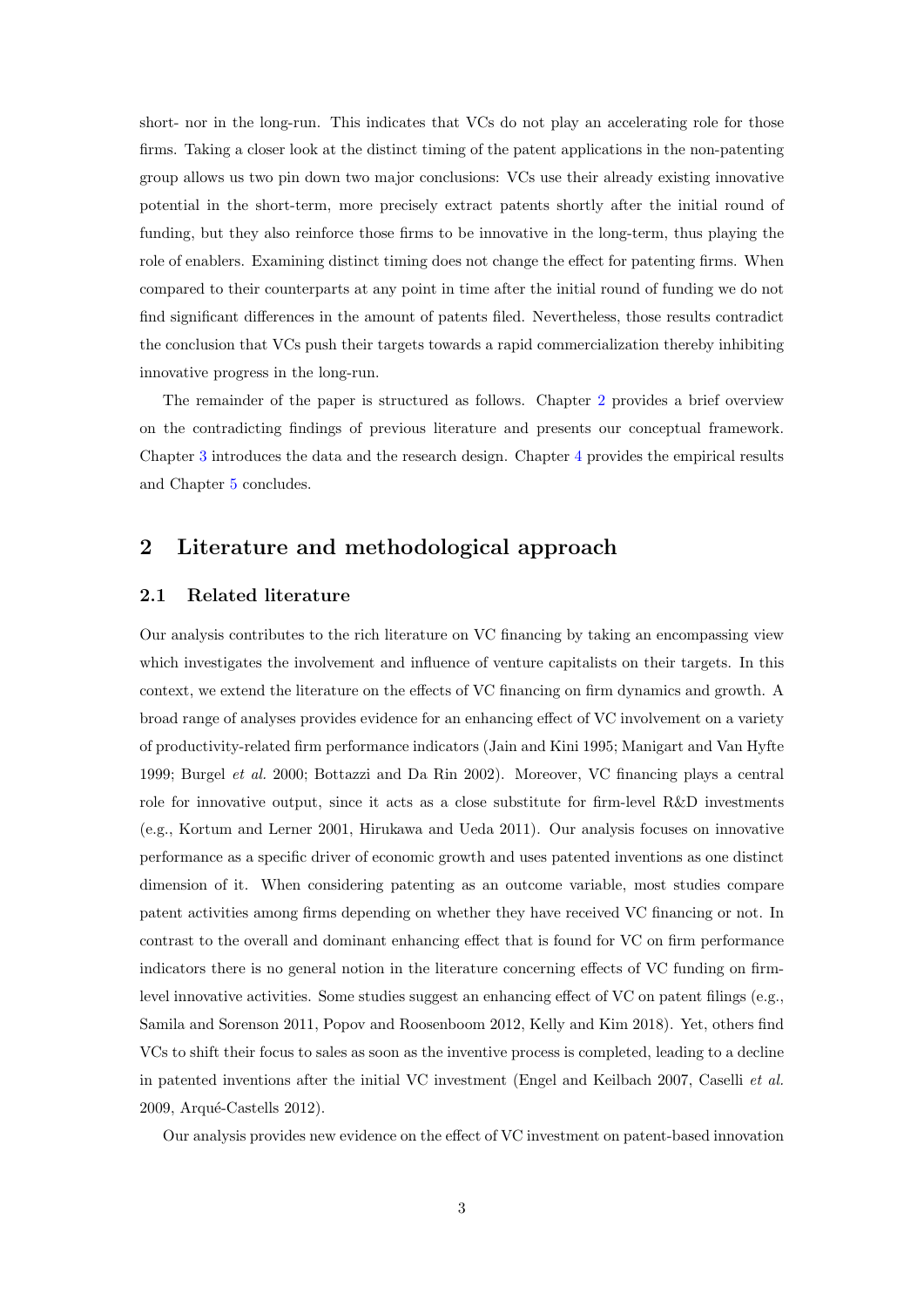measures by taking a specifically granular view on the close and dynamic relationship of VCs and their targets. A major contribution of our analysis is thereby to disentangle the mechanisms behind the average effects of VC on patenting activities. Specifically, we analyze whether different patterns can be attributed to firms with patenting activities prior to the initial investment and to firms that do not patent before, i.e., whether the average outcomes are driven by VCs selecting firms that already patent prior to initial investment or whether the VC enables firms to engage in patenting. Given the mixed evidence concerning the role of VC on patenting outcomes, distinguishing among these lines is important for providing a better understanding on the actual implications of VC engagement for their targets' innovative performance.

Our paper contributes to an emerging strand of literature that combines observations from before and after the initial VC investment its involvement in the target firm. For example, [Baum](#page-18-11) [and Silverman](#page-18-11) [\(2004\)](#page-18-11) analyze whether VCs select innovative firms or whether they foster initial engagement in innovative activities. The authors conclude that the role of VCs is a combination of scouting strong technology and coaching via management skills. Similarly, Häussler *et al.* [\(2012\)](#page-19-3) construct a matched sample of German firms which differ only with respect to whether they eventually receive VC or not. They show that target firms are only different prior to VC investment when it comes to their patenting activities, whereas this difference vanishes once the VC steps in. Our approach deviates from these previous analyses in fundamental aspects. We compute a matched sample that distinguishes patenting and non-patenting firms for both VC-backed and non-VC-backed firms from a wide range of countries. We match respective firms on time-varying and time-invariant firm characteristics from the years prior to the initial investment. The resulting four different types of firms allow us to obtain detailed insights on the mechanisms which constitute the average differences in post-VC patenting activities. This way, we are able to gain new insights on the VCs' role on firm-level innovative output by testing whether VCs rather serve as short-term extractors or furthermore play the role of long-term accelerators or enablers of inventive activities. Moreover, by utilizing granular quantitative and qualitative information on firms' patented inventions, we are able to provide a more nuanced view on the post-VC patenting activities, which allows us to elicit VCs' preferences in greater detail.

#### <span id="page-4-0"></span>2.2 Conceptual framework

Enabling versus accelerating: The following subsection describes the conceptual idea behind our analysis. It provides the basis for outlining our empirical strategy. Our main proposition is that the average effect of VC investments on patenting activities,  $\Delta_{ava}$ , can be decomposed into two separate components. We first consider the patenting activity of VC-backed firms, V, by comparing patenting activities before  $(V_{pre})$  and after  $(V_{post})$  initial VC financing, i.e.,  $\delta_V = V_{post} - V_{pre}$ . Analogously, we consider the patenting activities of firms without VC-backing, N, following the same intuition, i.e.,  $\delta_N = N_{post} - N_{pre}$ . By definition, these firms do not receive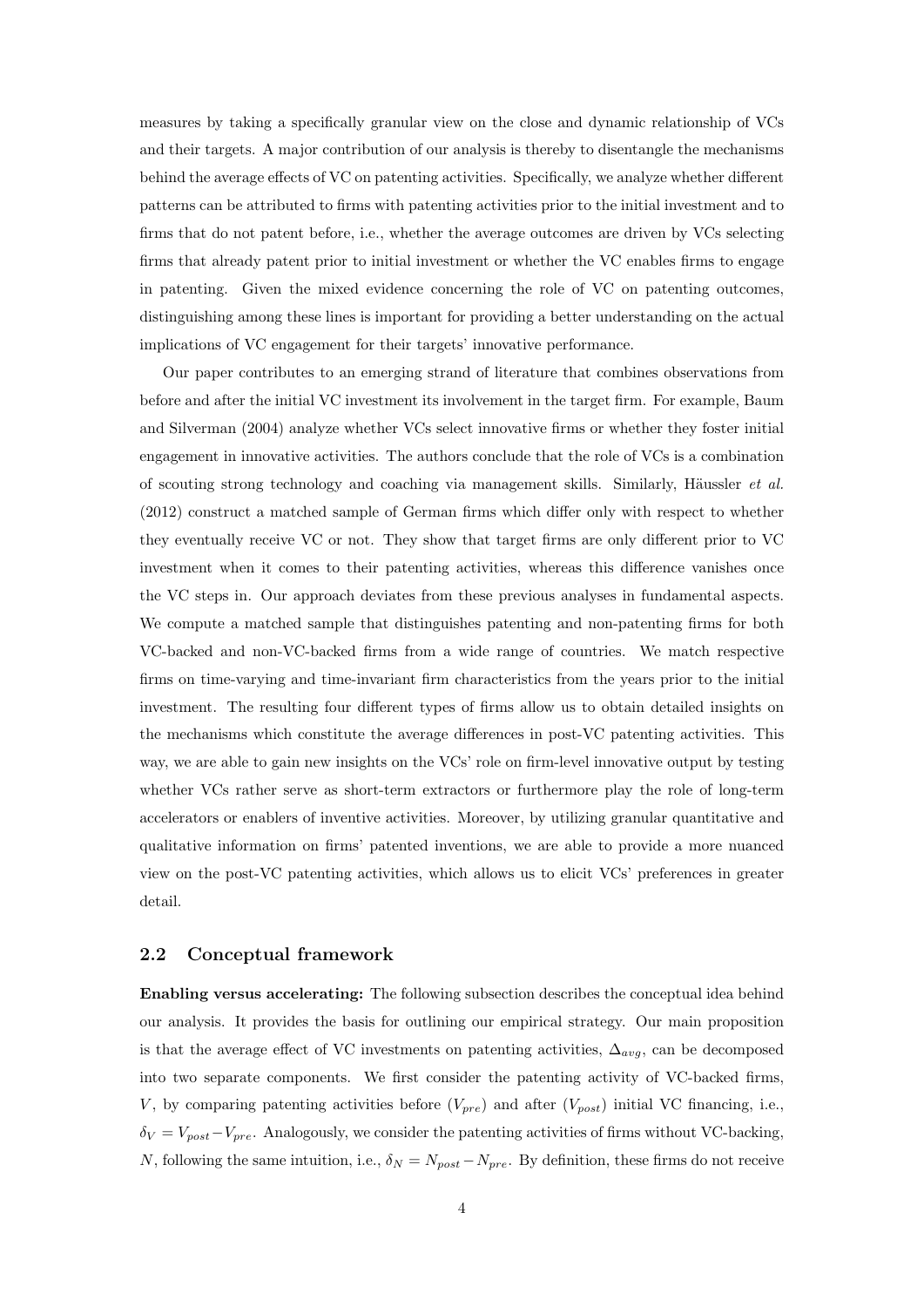VC at any point in time. Conceptually, the differentiation between pre and post VC thus reflects a hypothetical investment: Comparing pre- and post VC financing levels for a firm  $j$  that does not receive VC financing  $(N)$  refers to the situation in which an identical firm, i, actually receives VC financing. In both cases, patenting outcomes are also affected by firm-, industry-, country-, and time-specific effects  $(X')$ . In our estimations, we control for these factors such that they are arguably the same for VC-backed and non-VC-backed firms. For simplicity, we therefore assume in the following that  $X' = X'_{V} = X'_{N}$ , such that these factors cancel out. Hence,  $\Delta_{avg}$  is the average effect of VC investment on the patenting activity of VC-backed firms relative to firms without VC financing:

<span id="page-5-1"></span>
$$
\Delta_{avg} = \delta_V - \delta_N = (V_{post} - V_{pre} + X'_V) - (N_{post} - N_{pre} + X'_N) \quad . \tag{1}
$$

A priori, the properties of the average effects for firms with or without patenting activities prior to the initial VC investment are not clear. Intuitively, for firms without any patenting activities, this effect cannot be negative. We define the enabling effect as the situation in which VC financing ignites patenting activities for firms without patenting activities prior to VC financing. In contrast, for ex ante patenting firms, the effect of VC investments on patenting outcomes can be positive, negative, or zero. For simplicity, we collectively refer to this as the  $accelerating effect.<sup>2</sup>$  $accelerating effect.<sup>2</sup>$  $accelerating effect.<sup>2</sup>$  This way, we follow the general consent in the literature ascertaining an enhancing effect of VC financing on firm-level productivity outcomes.

To investigate the presence of an enabling and/or accelerating effect of VC financing on patenting outcomes, it is necessary to separate firms regarding their patenting activities prior to initial investment. The overall effect, as defined in Equation  $(1)$ , can be re-written as:

$$
\Delta_{avg} = \delta_V - \delta_N = \left[ (V_{post}^0 - V_{pre}^0) + (V_{post}^1 - V_{pre}^1) \right] - \left[ (N_{post}^0 - N_{pre}^0) + (N_{post}^1 - N_{pre}^1) \right], (2)
$$

which takes into account whether firms engage in patenting activities before initially receiving VC financing (1) or not (0). The average effect of receiving VC financing on firms' patent activities  $\delta_V$  equals the unweighted average effect of firms without  $(V^0)$  and with  $(V^1)$  patenting activities prior to the initial financing round. Rearranging Equation [\(2\)](#page-5-2) allows to test the effects of VC financing on patent outcomes, conditional on pre-VC patenting activities. Firms that do not receive VC  $(N)$  serve as a reference group, which is similarly affected by market developments. As illustrated in Panel A of Figure [1,](#page-27-0) firms thus can be categorized into the four groups:  $V^0$ ,  $V^1$ ,  $N^0$ , and  $N^1$ .

#### <span id="page-5-2"></span>- Insert Figure [1](#page-27-0) here -

For the enabling effect, the components  $V_{pre}^0$  and  $N_{pre}^0$  cancel out, since these two firm types

<span id="page-5-0"></span><sup>&</sup>lt;sup>2</sup>Note that a negative accelerating effect could be interpreted such that the patenting activities of firms prior to VC investment were conducted as a signaling device.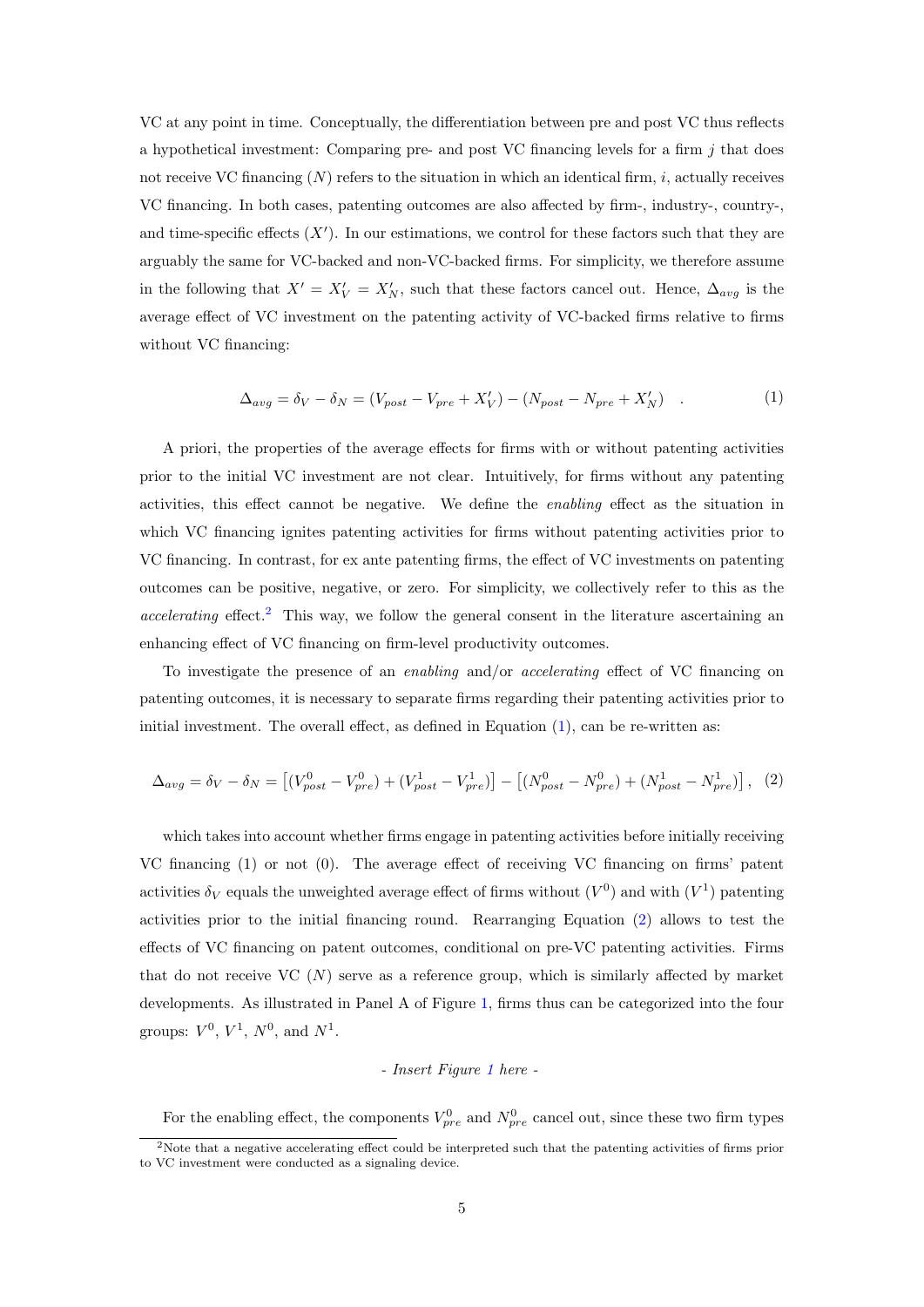do not patent prior to VC financing, i.e.,  $V_{pre}^0 = N_{pre}^0 = 0$ . Panel B of Figure [1](#page-27-0) illustrates the conceptual idea of the two main effects graphically. Following this, the enabling ( $\Delta_{ena}$ ) and accelerating  $(\Delta_{acc})$  effects are:

<span id="page-6-0"></span>
$$
\Delta_{ena} = (V_{post}^0 - N_{post}^0) - (V_{pre}^0 - N_{pre}^0) = (V_{post}^0 - N_{post}^0) \quad \text{and} \tag{3}
$$

<span id="page-6-1"></span>
$$
\Delta_{acc} = (V_{post}^1 - N_{post}^1) - (V_{pre}^1 - N_{pre}^1) \tag{4}
$$

Timing of the effects: The actual timing of patenting activities is central for gaining a deeper insight on the actual role of VCs in the innovation life cycle of their targets. The enabling and accelerating effects distinguish two complementary and mutually exclusive approaches to evaluate the effect of VC engagements on patenting activities. Yet, they are silent about one important but conflicting aspect: patenting is a firm-level outcome that is the product of medium-termed inventive activities. In other words, patent applications are the results from research and development in the past and only realize over time: There should be a substantial time gap between the initial idea creation and the development of a patentable invention. Plausibly, it follows that a patent application within the first year after the initial VC investment is unlikely to refer to a technological invention that originated within this very first year. Instead, it is fairly likely that the development of this invention was already initiated prior to the VC investment.

The time gap between idea creation and patent application has important implications for our conceptual design. Consistent with the fact that average cycle times of new product lines take about 36 months [\(Griffin](#page-18-12) [1997;](#page-18-12) [Cankurtaran](#page-18-13) et al. [2013\)](#page-18-13), we assume that the development of an entirely new technology, which is eventually patented, takes on average at least two to three years. Consistent with this, we expect that the initial idea and research about a new technology of the average patent that was filed within the first years after initial VC investment already existed prior to the investment. Conversely, patents filed three or more years after the investment are likely to be based on ideas generated after the initial VC investment.

From a conceptual perspective, patenting activities therefore have to be interpreted differently depending on the actual timing of the patent filing relative to the investment date. Any change in patenting activities as defined in Equations [\(3\)](#page-6-0) and [\(4\)](#page-6-1) within the first years after VC investment is likely to reflect - at least in part - the commercialization effect described in the literature (e.g., [Caselli](#page-18-6) et al. [2009,](#page-18-6) [Lerner and Nanda](#page-19-14) [2020\)](#page-19-14). This holds in particular for the first two years after VC investment. In this period, it is unlikely that any change in patenting activities would reflect that the VCs actually influence the idea creation of the target firm. The VC rather induces the patenting strategy, i.e., the fact that already existing inventions are pursued to be legally protected by a property right. In contrast, one could associate changes in patenting with the enabling or accelerating roles of VC more directly, once these changes occur after a minimum time lag of two to three years. For these reasons, we put a special emphasize on the actual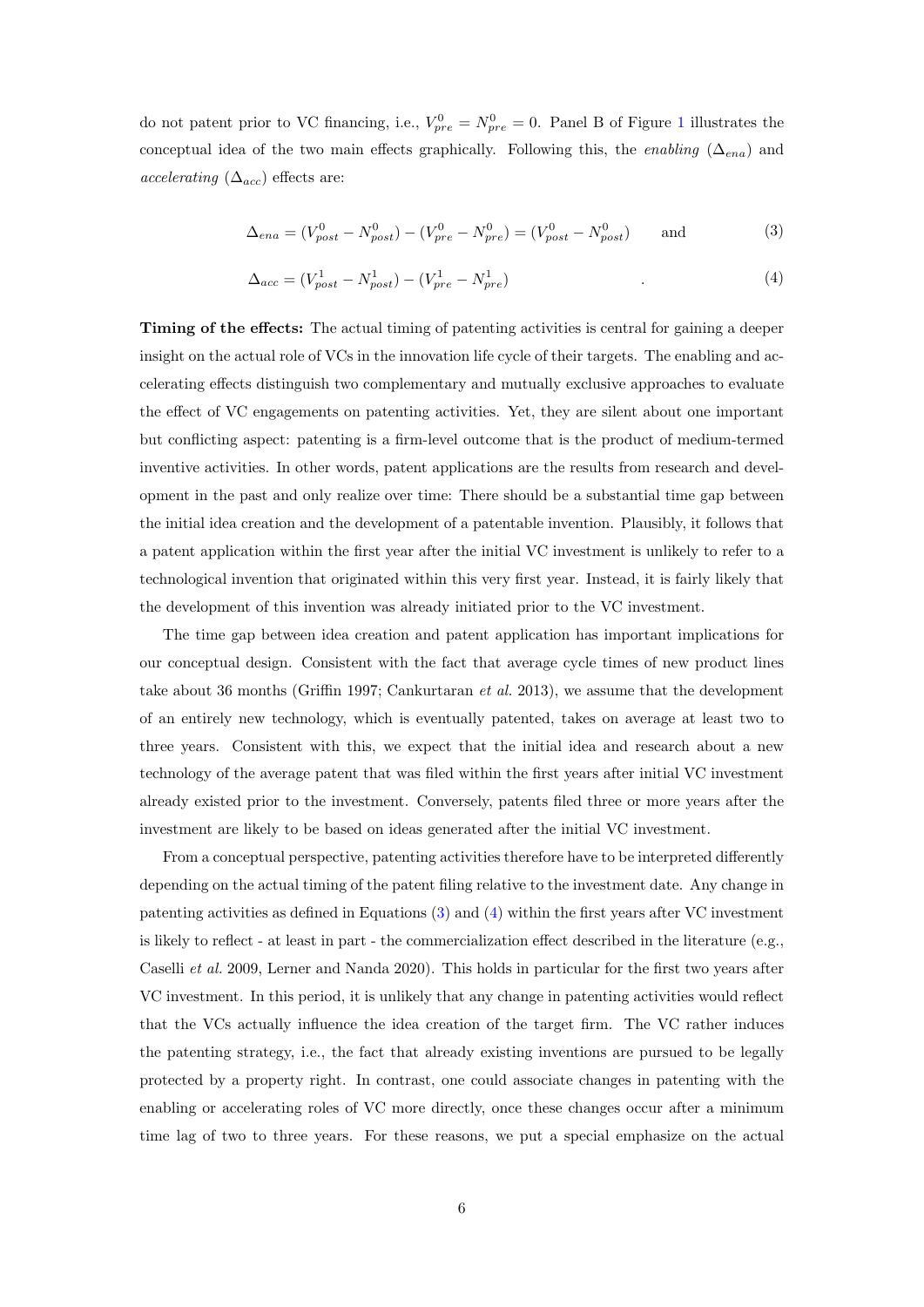timing of the patenting filings in our empirical analyses.

# <span id="page-7-0"></span>3 Data and empirical strategy

#### <span id="page-7-2"></span>3.1 Dataset construction

Our sample contains data from mainly three sources. The basic firm-level financial and bibliographic data is obtained from Bureau van Dijk's ORBIS database, which covers the universe of firms from the majority of European countries. Because the coverage of distinct countries varies across time and in order to avoid selection biases, we collect data for the EU15 countries beginning with the year  $1995<sup>3</sup>$  $1995<sup>3</sup>$  $1995<sup>3</sup>$  We augment this information with detailed data on patenting and VC. Patent data is obtained from PATSTAT, which contains in-depth legal and other related properties covering the universe of patents filed in Europe. We extract VC data from the Refinitiv Eikon database, which provides detailed information on individual funding rounds per firm. We utilize these three sources to obtain four different groups of firms, which correspond to the groups  $V^0$ ,  $V^1$ ,  $N^0$ , and  $N^1$  in Figure [1.](#page-27-0)

Matching approach: Our empirical analysis compares post-VC patenting (and other real economic activities) across these four groups. However, whether or not a target firm receives VC investments is an endogenous decision by respective investors, i.e. it is plausible to assume that observable firm characteristics differ between VC targets and other firms. To mitigate concerns regarding these differences, we deploy a matching approach that links VC targets to firms with similar observable pre-investment characteristics.

Determining the pre-investment time window for firms that actually do not receive VC investments is non-trivial. In fact, the majority of firms does not receive VC at any point in time. To solve this, we first select those firm-year observations from non-VC-backed firms that can potentially be paired to VC recipients as they are equivalent with respect to the country of residence, industry affiliation (i.e., NACE main category), and founding year. On top of this, we impose that firms can only be paired depending on whether they have previously filed any patent application for any given calender year. This gives us a set of VC-backed and non-VCbacked, patenting and non-patenting firms that can potentially be paired. We thus match these firms, namely VC-backed and non-VC-backed firms, using Coarsened Exact Matching (CEM) according to pre-defined matching characteristics. We match based on firm size (log assets), asset growth, a more granular industry level (4-digit NACE), and the number of patents filed. For VC-backed patenting firms, these variables are computed for the average of the three years prior to initial VC investment. In contrast, for non-VC-backed firms, we compute these variables on the basis of three-year rolling windows. The matching procedure groups firms into stratas that

<span id="page-7-1"></span><sup>3</sup>The EU15 countries are the members of the European Union at the first sampling year: Austria, Belgium, Denmark, Finland, France, Germany, Great Britain, Greece, Ireland, Italy, Luxembourg, the Netherlands, Portugal, Spain, and Sweden. We exclude Luxembourg because its economy primarily comprises financial firms.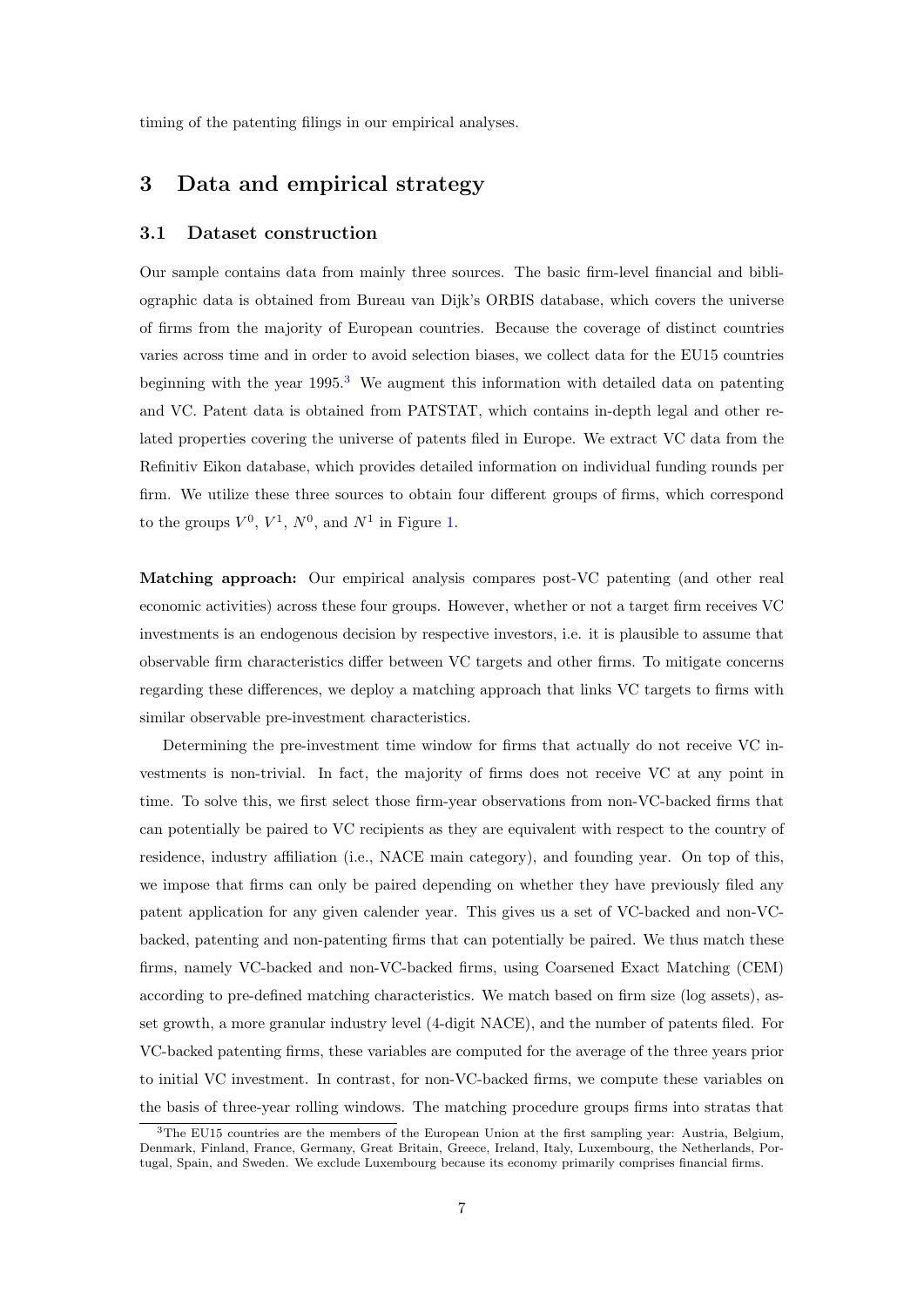may contain any number of VC-backed, non-VC-backed, patenting, or non-patenting firms. We only keep those stratas that comprise at least one VC-backed firm. To avoid heavily unbalanced group sizes, we select the closest non-VC-backed neighbor of any VC-backed firm within the respective stratas.

Following this procedure provides us with symmetrically-sized groups of patenting and non-patenting firms as defined in Equations [\(3\)](#page-6-0) and [\(4\)](#page-6-1), i.e.  $(V^0, N^0)$  and  $(V^1, N^1)$ . Each firm has a matching partner that is comparable with respect to the location, industry, age, size, asset growth and pre-VC investment patenting activities. For non-VC-backed firms, the pre-VC investment period refers to the years before their matched VC-backed pair-firm receives financing for the first time. Table [1](#page-21-0) provides summary statistics on the matched sample. In line with our matching approach, there are no statistically significant differences among these groups along key observable characteristics before the initial VC round.

- Insert Table [1](#page-21-0) here -

#### 3.2 Descriptives

The final data set contains 84,689 firm-year observations, comprising 9,614 individual firms. By construction, half of the sample receives VC funding at some point in time. Around 10% of those firms filed for at least one patent before the matching period  $t=0$ . Our sample covers a representative time span of 20 years (1995-2015) that includes informative events such as the bursting of the Dotcom Bubble in 2001, the Global Financial Crisis in 2008/2009, and the European Sovereign Debt Crisis in 2012. The inclusion of such events enables us to point out the role of VCs in the innovative progress of their portfolio firms during distinct macroeconomic events while the time span covered allows us to explicitly investigate the involvement of the VC industry as a whole in Europe. VC activity is concentrated on the largest economies in our sample, e.g., around 60% of the firm pairs are located in Germany, France, and the United Kingdom.

#### - Insert Table [2](#page-22-0) here -

Regarding the sectoral distribution, our data set comprises firms from almost all industries. However, most observations are clustered in industries known for a high propensity to patent or to attract VC financing, such as information and communication  $(26\%)$ , manufacturing  $(21\%)$ , and professional, scientific and technical activities (20%). By construction VC funded and non-VC funded firms are equally distributed across industries. The distribution changes when only patenting firms are considered. Those firms are concentrated in manufacturing (46%) and professional, scientific and technical activities (32%).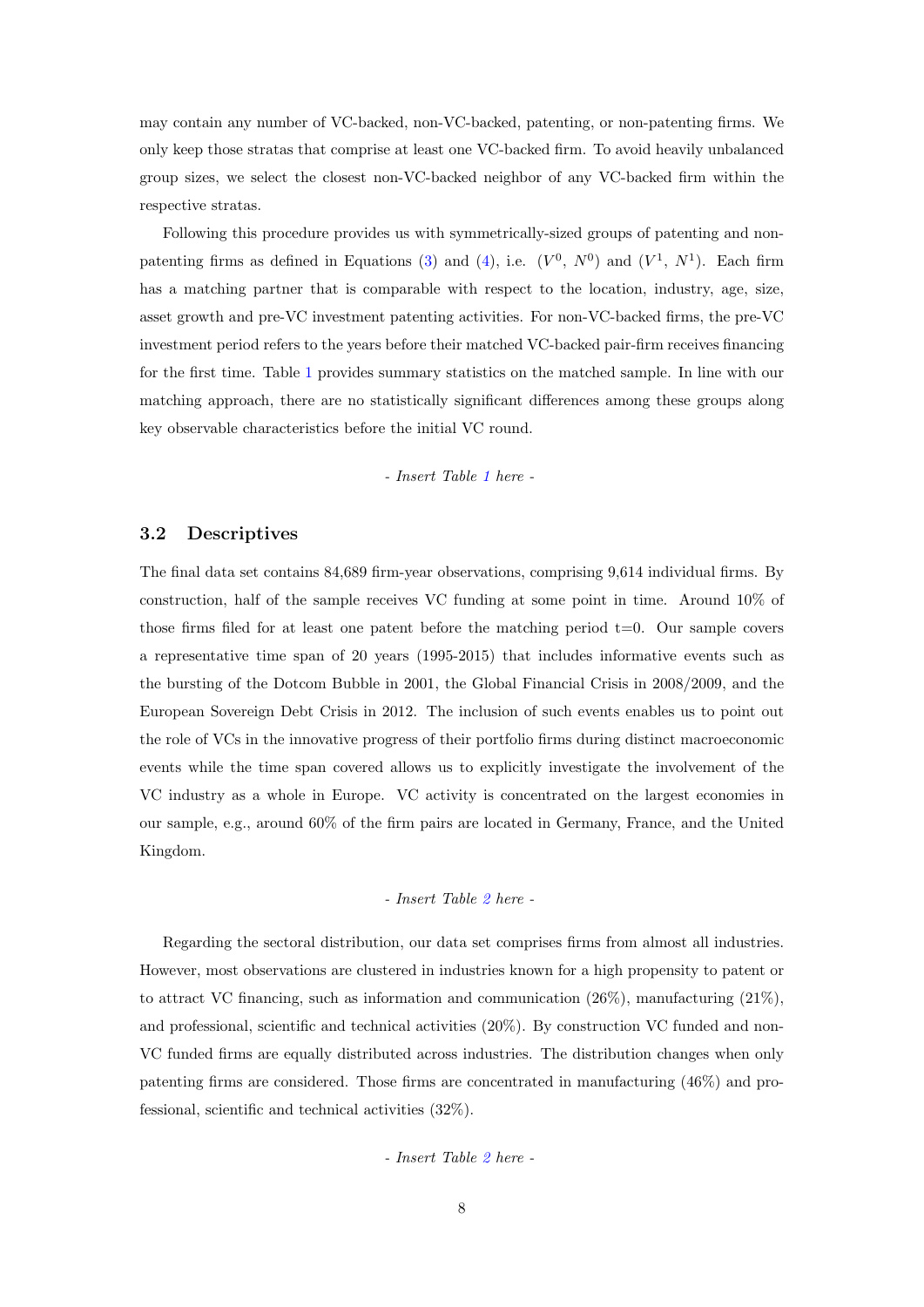50% of the firms in our sample have been founded until 2002, while the rest was founded in the remaining 12 years. Our sampled target firms are on average fairly young, with pre-VC patenting firms being slightly older (8.1 years) as compared to pre-VC non-patenting targets (7.2 years). This is well in line with the main idea of VC involvement in young, innovative and external finance dependent ventures, whereas it reflects that patenting may require time and involvement. Show some sector distribution – could be that non-patenters are from different industries. Further, VC targets with pre-investment patenting activities obtain more investment deals (1.8) compared to non-patenting counterparts (1.5). This difference is statistically significant but in economic terms rather small. Moreover, the difference in investment amounts collected during the initial VC round and overall are insignificant. This suggests that the firms in our sample are relatively similar, conditional on obtaining VC investment. These observations are consistent with the fact that VC select potential targets and focus on observable (i.e., patenting activities) as well as unobservable factors.

#### - Insert Table [3](#page-22-1) here -

With regard to the main question, whether VCs serve as extractors and enablers or accelerators in the innovative progress of their target firms, simple t-tests provide first insights. In this context we consider the intensive as well as the extensive margin. Are VC funded firms more engaged in overall patenting activity and do they file for more patents post funding than their non-backed counterparts? In the first case concerning previously non-patenting firms  $(V<sup>0</sup>$  and  $N^0$ ) Panel A of Figure [2](#page-28-0) shows that VC backed firms are significantly more engaged in overall patenting. Each year 1% of non-funded firms patent, while between 5% and 6% of the funded firms file for at least one patent up until eight years post funding. Panel B of Figure [2](#page-28-0) displays, that this finding cannot be replicated for the sample of previously patenting firms. There is no significant difference between the firms that received VC funding and their non-backed counterparts in the eight years following the initial VC investment.

#### - Insert Figure [2](#page-28-0) here -

T-tests concerning the intensive margin show the same pattern, thus hinting towards an enabling effect for VC target firms that have not been patenters prior funding. Panel A of Figure [3](#page-29-0) shows that they file significantly more patents than their non-backed counterparts throughout the whole time-span observed. Panel B of Figure [3](#page-29-0) underlines the findings of Figure [2](#page-28-0) for the two groups of previously patenting firms  $(V^1$  and  $N^1)$ . The funded firms do not file for signifcantly more patents when compared to the control group. Thus, we do not find first evidence pointing towards an accelerating effect of VCs for previously patenting firms.

- Insert Figure [3](#page-29-0) here -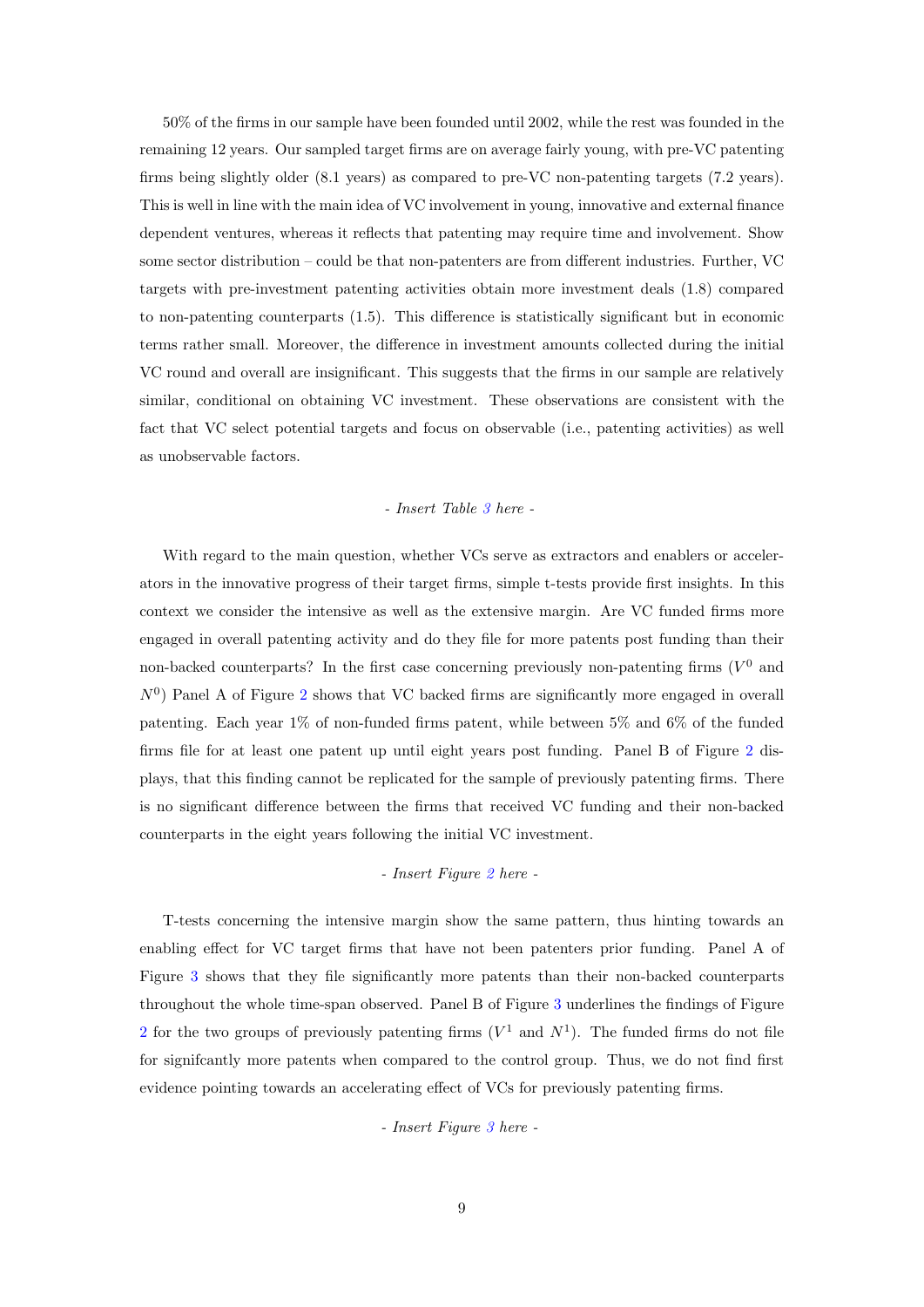#### <span id="page-10-0"></span>3.3 Estimation Approach

Enabling Effect: The conceptual framework suggests that the enabling and accelerating effects are mutually exclusive concepts, implying that one single firm may not be subject to both effects. In addition, the specific differences in pre-VC patenting activities ask for two separate analyses, applying two different estimation approaches. Panel B of Figure [1](#page-27-0) illustrates the enabling effect graphically and shows that we compare the post-VC patenting behavior of two groups, which have not filed for patents prior to the initial VC investment (i.e.,  $t = 0$ ), that is  $V^0$  and  $N^0$ . Since this implies that there is by definition no variation in pre-VC patenting activity, we have to select an estimation technique that exclusively relies on differences in post-VC patenting activities.

We chose a survival analysis for estimating the effect of VC on the patenting activity for  $V^0$  and  $N^0$ . In comparison to using OLS estimates, this approach has two main advantages. The first one addresses a drawback of the Bureau van Dijk's ORBIS database, namely that we are not able to see whether firms drop out of the dataset due to exiting the market or simply because they are not observed anymore. Moreover, we only observe firms until the end of 2015, without any knowledge concerning their behavior in following periods. This indicates a rightcensoring problem which we are able to address using survival estimates. A second advantage concerns assumptions of the distribution of time. Linear regressions work with the underlying assumption, that residuals are distributed normally and thus the timing of patent applications conditional on  $x_j$  is assumed to follow a normal distribution. This assumption is strong and not likely in our context. Thus, a Cox proportional hazard model [\(Cox](#page-18-14) [\(1972\)](#page-18-14)) with the following regression equation is a fitting approach to examine the enabling effect:

$$
h(t|x_j) = h_0(t)exp(\beta_1 x_1 + \beta_k X' + \alpha_c + \alpha_j + \alpha_{ct}).
$$
\n(5)

 $h_0$  is the baseline hazard which does not need to be estimated in the Cox proportional hazard model and consequently can take any form in order to avoid misspecification. The hazard rate  $h(t|x_i)$  represents the instantaneous probability of a patent application for each firm and is determined by a set of covariates. Specifically, this includes a dummy variable  $VC_i$  which is equal to one for VC funded firms and zero for their non-backed counterparty.  $X'$  is a vector of control variables that includes observable, time-varying firm characteristics, i.e., firm size age, and profitability. The coefficient of interest is  $\beta_1$ , which reflects the differential probability of a patent application of a VC-backed firm relative to its matched non-VC-backed counterparty.  $\alpha_c$ ,  $\alpha_i$ , and  $\alpha_{ct}$  are country, industry and country-year fixed effects. In a first step we need to set up the dataset such that firms drop out of the analysis after their first patent application post funding for the purpose of examining the enabling effect.

Accelerating Effect: Panel C of Figure [1](#page-27-0) illustrates the accelerating effect of VC. The key difference as compared to the analysis of the enabling effect is that treated and non-treaded firms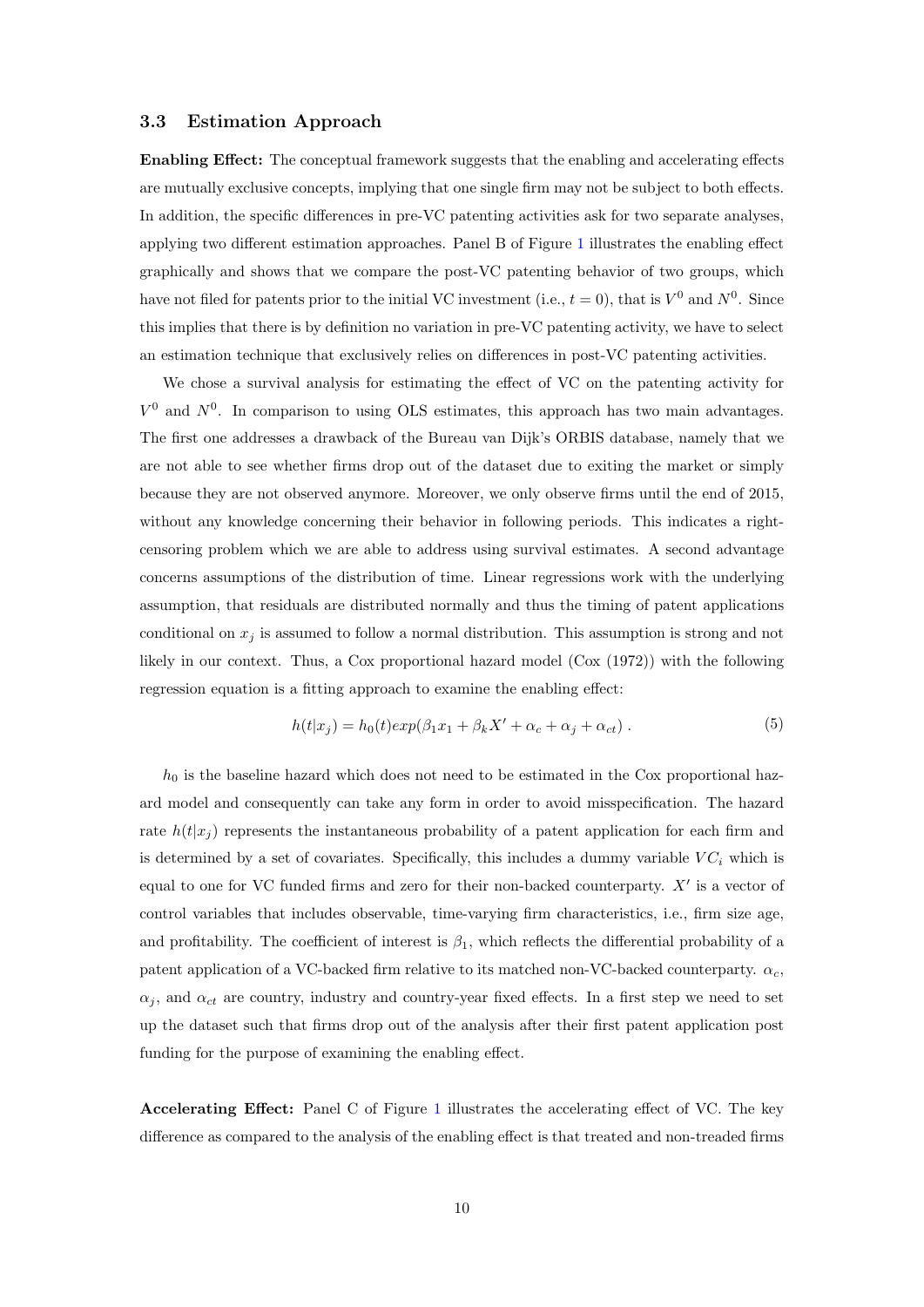(i.e., VC-backed and non-VC-backed firms) file at least one patent during the years prior to the initial VC investment, i.e.,  $V^1$  and  $N^1$ . Our empirical approach has to take these activities into account in order to estimate the average accelerating effect of VC on the patenting activities of firms that already patented prior to the initial VC round. Since the data is structured similar to an event study analysis, including a differentiation among treated and non-treated as well as pre- and post-event time periods, we are able to apply a difference-in-differences approach. Here, the first round of VC investment marks the treatment variable, whereas treated and non-treated firms refers to the fact whether a firms eventually receives VC or whether it is a matched sample firm without VC financing. Our methodology follows previous work (e.g., [Petersen](#page-19-15) [2009\)](#page-19-15) by including a whole set of fixed-effects and adjusting the standard errors for correlations within clusters. In all estimations, we report standard errors clustered at the firm level. We estimate the following set of fixed effects regressions for the matched sample of pre-VC patenting firms:

<span id="page-11-2"></span>
$$
y_{it} = \alpha_c + \alpha_j + \alpha_{ct} + \beta \, VC\text{-}funding_{it} + \gamma' X_{it} + \varepsilon_{it} \,,\tag{6}
$$

where  $i$  indexes firms,  $j$  indexes industries,  $c$  indexes countries and  $t$  indexes years. $y_{it}$  represents our dependent variable, which is the logarithm of the number of patent applications filed;  $\alpha_c$ ,  $\alpha_j$ , and  $\alpha_{ct}$  are country, industry and country-year fixed effects, X is a vector of control variables, identical to the control variables used in the survival analysis, and  $\varepsilon$  represents the error term. Our main coefficient of interest is represented by  $\beta$ . The dummy variable VC-funding is equal to 1 if a firm receives VC funding for the first time in the observation period t and all subsequent periods and zero otherwise. Essentially, this dummy variable can be rewritten as VC-funding<sub>it</sub> =  $VC_i \times post_{it}$ , with  $VC_i$  being a dummy variable that is equal to one for any firm i that eventually receives VC financing and  $post_{it}$  being a firm-specific dummy variable that equals one for all years after initial VC investment is received by firm i. Hence,  $\beta$  captures the average additional effect of receiving VC on firms' patenting activities. If an accelerating effect through VC involvement exists, this coefficient will be positive and significant. For robustness, we will augment this specification in two alternative ways. These estimations serve mainly two purposes: i) by decomposing the treatment effect (i.e.,  $\beta_1$  from Equation [7\)](#page-11-0) we gain a better understand on the timing of the effects and ii) the estimates on the pre-treatment period serve as a robustness test on parallel trends in the patenting behavior between VC-backed and non-VC-backed firms from the comparison group. Specifically, we estimate the following two specifications:

$$
Y_{it} = \alpha'_t + \alpha'_i + \beta_1 (VC_i \times Pre_{it}^{-2,-1}) + \beta_2 (VC_i \times Post_{it}^{0,1}) + \beta_3 (VC_i \times Post_{it}^{\geq 2}) + \gamma' X_{it} + \varepsilon'_{it}
$$
\n(7)

, and

<span id="page-11-1"></span><span id="page-11-0"></span>
$$
Y_{it} = \alpha''_t + \alpha''_i + \sum_{S=-2}^{-6} \beta_1^S (VC_i \times Pre_{it}^S) + \sum_{S=0}^{6} \beta_2^S (VC_i \times Post_{it}^S) + \gamma'' X_{it} + \varepsilon''_{it} \tag{8}
$$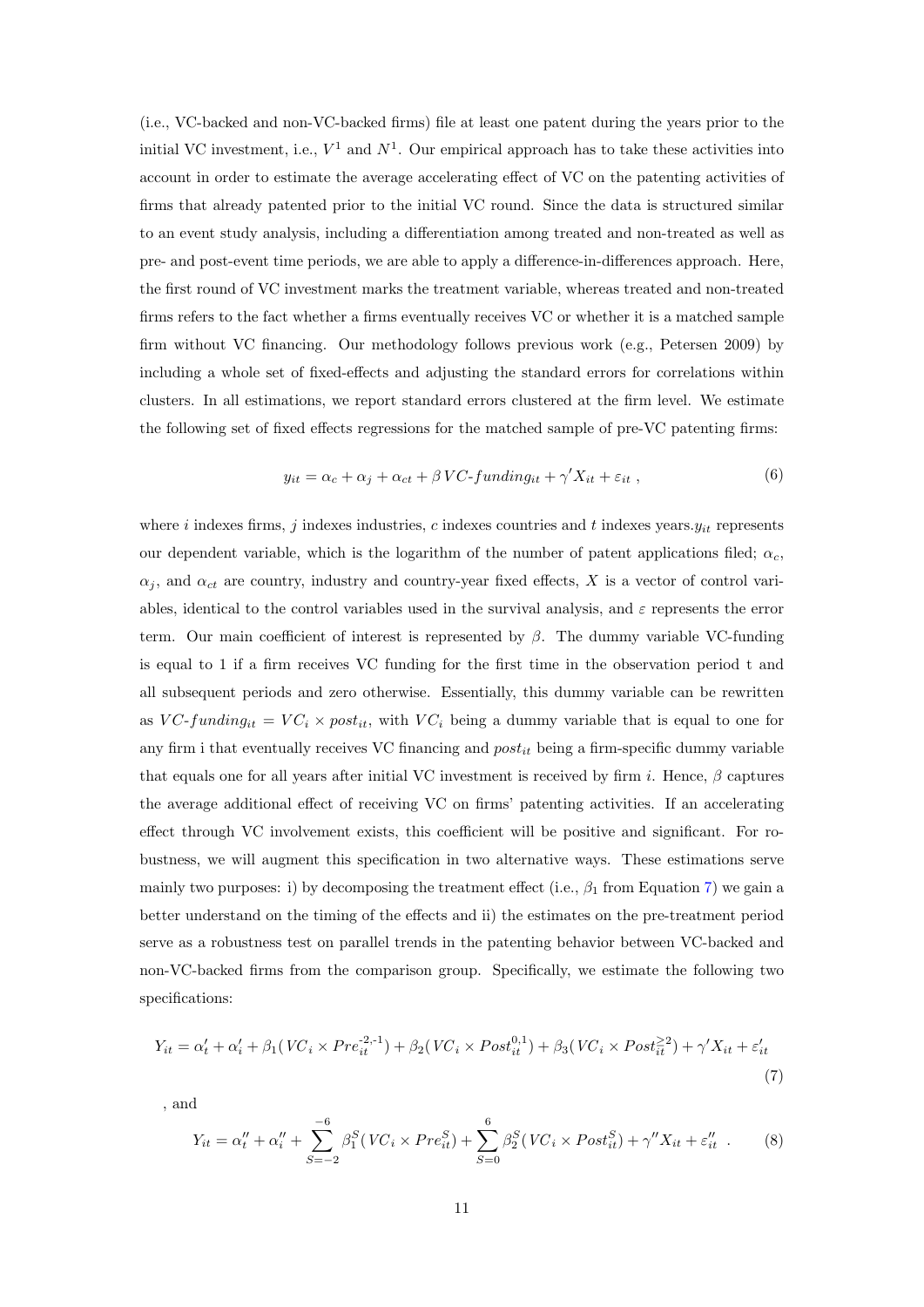where  $y_{it}$ ,  $X_{it}$ ,  $VC_i$ ,  $Post_{it}$  are specified equivalent to Equation [\(7\)](#page-11-0);  $\alpha_t$  and  $\alpha_i$  denote time and firm fixed effects; Importantly, we estimate these equations on a sample with a symmetric time window  $+/-$  six years around the initial VC investment year. Moreover, in Equation  $(8)$ we add  $Pre_{it}^{-2,-1}$  which is a dummy equal to one for any observations within the two years prior to the initial VC investment. Further, we decompose the treatment indicator,  $Post_{it}$ , into i) the initial effect of a VC funding for the first two years after initial investment, i.e., the years  $t = 0$  and  $t = 1$ , and ii) the medium- to long-termed effect for the five subsequent years, i.e., the years  $t = [2, 6]$ . Thus  $\beta_1$ ,  $\beta_2$ , and  $\beta_3$  in Equation [\(8\)](#page-11-1) capture the average difference in debt ratios between IP pledging firms and their matched partners, *relative* to the years  $t = [-6, -3]$ . Equation [\(9\)](#page-0-0) decomposes the effect on a year-by-year basis:  $Post_{it}^{S}$  and  $Pre_{t}^{S}$  are equal to one (and zero otherwise) for all observations in  $S$  years after or prior to initial VC investment, where  $S = [0, 6]$  or  $S = [-6, -2]$ , respectively. In this specification, the last year prior to the VC investment is the reference time period.

The extracting effect and distinct timing: While the enabling and the accelerating effect are mutually exclusive concepts, the extracting effect can occur for firms that have been patenters prior funding as well as for firms that have not filed for patents before. Given that a company needs a distinct amount of time  $\tau$  to file for a patent, we assume, that a VC has not contributed to the innovative process, if a patent is filed up until three years  $(\tau=3)$  post the initial round of funding. If we observe that funded companies only file for patents in this distinct time span and not afterwards, we would interpret this finding such that VCs push for the strategic decision of patenting already existing inventions but not innovative progress itself. If we observe patent applications in the three initial years after VC funding as well as in subsequent years, we argue that VCs are likely to push for rapid patenting on the short-term but also reinforce innovative activities in their target firms in the long-term. In this case, VCs fulfill the roles of extractors and enablers/accelerators.

We employ two different empirical strategies to approach this matter of distinct timing. The first one is to allow for multiple failures in the context of the Cox proportional hazard model used to pin down the enabling effect. We follow Wei [et al.](#page-20-1) [\(1989\)](#page-20-1), thus treating repetitious patent filings within a firm as unordered events, given that one patent application does not necessarily rely on any application that has been filed before. Using this approach enables us to see the distribution of patent filings over time and to compare the results to the survival estimates.

A second solution to identify the distinct timing of patent applications is the switching regression inspired by [Chemmanur](#page-18-8) et al.  $(2011).<sup>4</sup>$  $(2011).<sup>4</sup>$  $(2011).<sup>4</sup>$  $(2011).<sup>4</sup>$  With this method we ask two hypothetical questions for each point in time prior funding: What would the patenting behavior of VC targets be, had they not received financing and, vice versa, what would the patenting behavior of non-

<span id="page-12-0"></span><sup>&</sup>lt;sup>4</sup>[Chemmanur](#page-18-8) *et al.* [\(2011\)](#page-18-8) refer to [Fang](#page-18-15) [\(2005\)](#page-18-15), [Dunbar](#page-18-16) [\(1995\)](#page-18-16) and [Lee](#page-19-16) [\(1978\)](#page-19-16)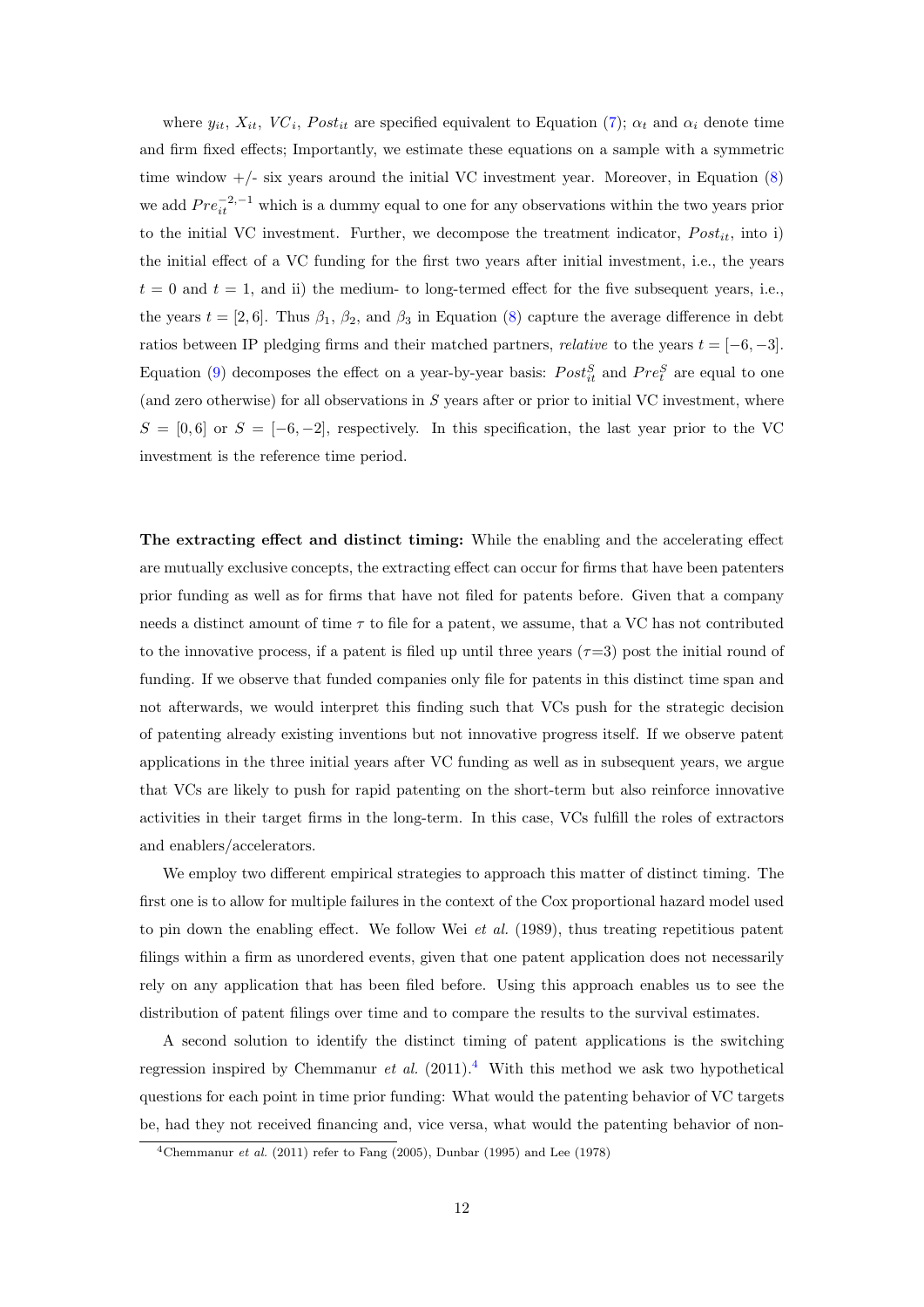funded firms be had they received financing by a VC? The switching regression with endogenous switching mainly comprises two stages. The first stage is a two-step Heckman-type approach. We start by conducting a simple probit estimation, predicting the probability to receive VC funding. We run the regression separately for previously non-patenting firms  $(V^0$  and  $N^0)$  and previously patenting firms  $(V^1$  and  $N^1)$ . The resulting inverse Mills ratio is used as a control for unobservables in the second step, in which the effect of VC funding on the number of patent applications is estimated with a fixed effects regression. The second stage of the switching regression aims to answer the previously asked questions. To do so we compare the actual number of filings with the predicted number of filings for several time spans after funding.<sup>[5](#page-13-1)</sup> Thus, we are able to identify explicit firm patenting behavior separately for each year and can alleviate concerns regarding possible critique towards our matching approach. One might argue that unobservable firm characteristics might influence the decision of the VC to invest into their target firms. Using a two-step Heckman-type approach and the consequential inverse Mills ratio allows us to mitigate concerns that those unobservable characteristics influence the selection of VC targets in the first place.

### <span id="page-13-0"></span>4 Results

#### 4.1 Baseline Results: The Enabling Effect

We start out by estimating the enabling effect using the Cox proportional hazard model as defined in Equation [\(6\)](#page-11-2). To do so, we restructure our main sample of pre-VC non patenting firms to a firm-year panel that starts with the first firm-pair year in which the VC target receives initial funding  $(t=0)$  and ends with the year in which the firm files a patent application for the first time. We observe 1,062 firms that file for at least one patent, out of which 86% are attributed to VC-backed firms. Table 5 displays the results of the Cox regressions, which test this association in a multivariate setting.

#### $-$  Insert Table [4](#page-23-0) here  $-$

In all columns, regressions estimate the Cox model introduced in Section [3.3](#page-10-0) but use different combinations of fixed effects, as indicated in the bottom of the table. Column 4 estimates our baseline specification as specified by Equation (5), including country-, industry-, and countryyear fixed effects. Across all specifications, we obtain a large and positive coefficient for our variable of interest, VC. The coefficient is statistically significant at the one percent level and robust to the application of the different fixed effects. It indicates that the instantaneous probability to file for a patent is 3.3 times higher for a VC funded firm compared to a firm without funding in the control group.

<span id="page-13-1"></span> $5$ We predict the number of filings for VC-funded firms using the resulting values of the second stage for non-funded firms and vice versa.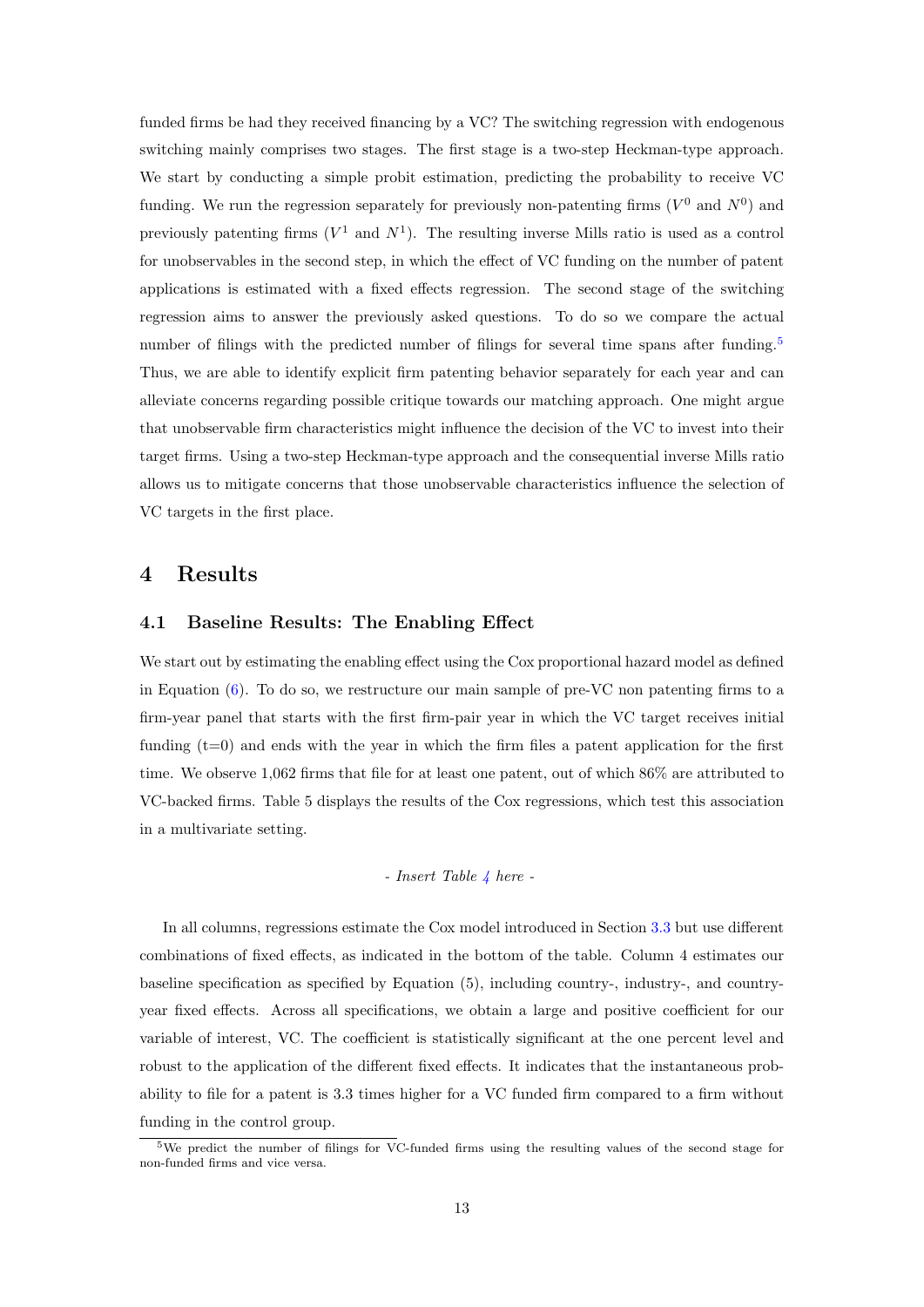Estimates on the Cox model show that VC are associated with a much larger average probability of patent filings for VC backed firms after the VC investment. To obtain a first understanding on the timing of patent filings, Figure [4](#page-30-0) displays the Nelson-Aalen cumulative hazard estimates on the probability of patent filings for the eight subsequent years after initial VC investment for previously non-patenting firms. The plot confirms that VC-backed firms are generally significantly more likely to file patents compared to their non-VC-backed counterparts.The difference between the two groups of firms is evident throughout the observed time span and widens over time. After eight years around 16% of the VC funded firms have filed for a patent at least once while only around  $3\%$  of the matched firms have become patenters.<sup>[6](#page-14-0)</sup>

#### $-$  Insert Figure [4](#page-30-0) here  $-$

#### 4.2 Baseline Results: The Accelerating Effect

To test whether we can attribute VCs with an accelerating effect, we analyze the sample of pre-VC patenting firms. We observe 74% of VC-funded firms to remain patenters after receiving the initial VC round in any subsequent period that we observe. Compared to this, the share of non-VC-backed counterparts that continue patenting is much lower (64%). This difference is statistically significant and robust to using different post-VC time windows.

Table [5](#page-24-0) shows regressions estimating the effect of VC investments on their targets' patenting filings (measured in logs) relative to the matched comparison group that did not receive VC. Column 1 displays results on the main specification as defined in Equation [\(7\)](#page-11-0). The coefficient of the interaction term  $VC \times Post$  is positive but statistically insignificant, suggesting that there is no differential patent filing activities after the VC investment between VC-backed and non-VCbacked firms. The insignificant coefficient on the  $VC$  variable shows that on average there is also no different prior to the first VC round, which confirms our matching approach. This finding suggests that VCs on average do not trigger an accelerating effect on the patenting activities of their targets.

#### - Insert Table [5](#page-24-0) here -

For robustness, we test this relationship in several ways. First, consistent with the analysis on the enabling effect, Columns II and III distinguish between the manufacturing and non-manufacturing firms. The results are the same as in the baseline estimation which shows that there are no differential effects that are linked to differences in sector-specific patentingintensities. Further, Column 4 repeats Column 1 but excludes the crisis years 2001, 2008, and

<span id="page-14-0"></span><sup>6</sup>Figures [IA1](#page-32-0) and [IA2](#page-32-1) in the Appendix show, that this pattern is stable when only looking at firms with patents that have received at least one citation and at firms with patents that have received more than medium citations. This underlines that the enabling effect is not only driven by firms with marginal innovations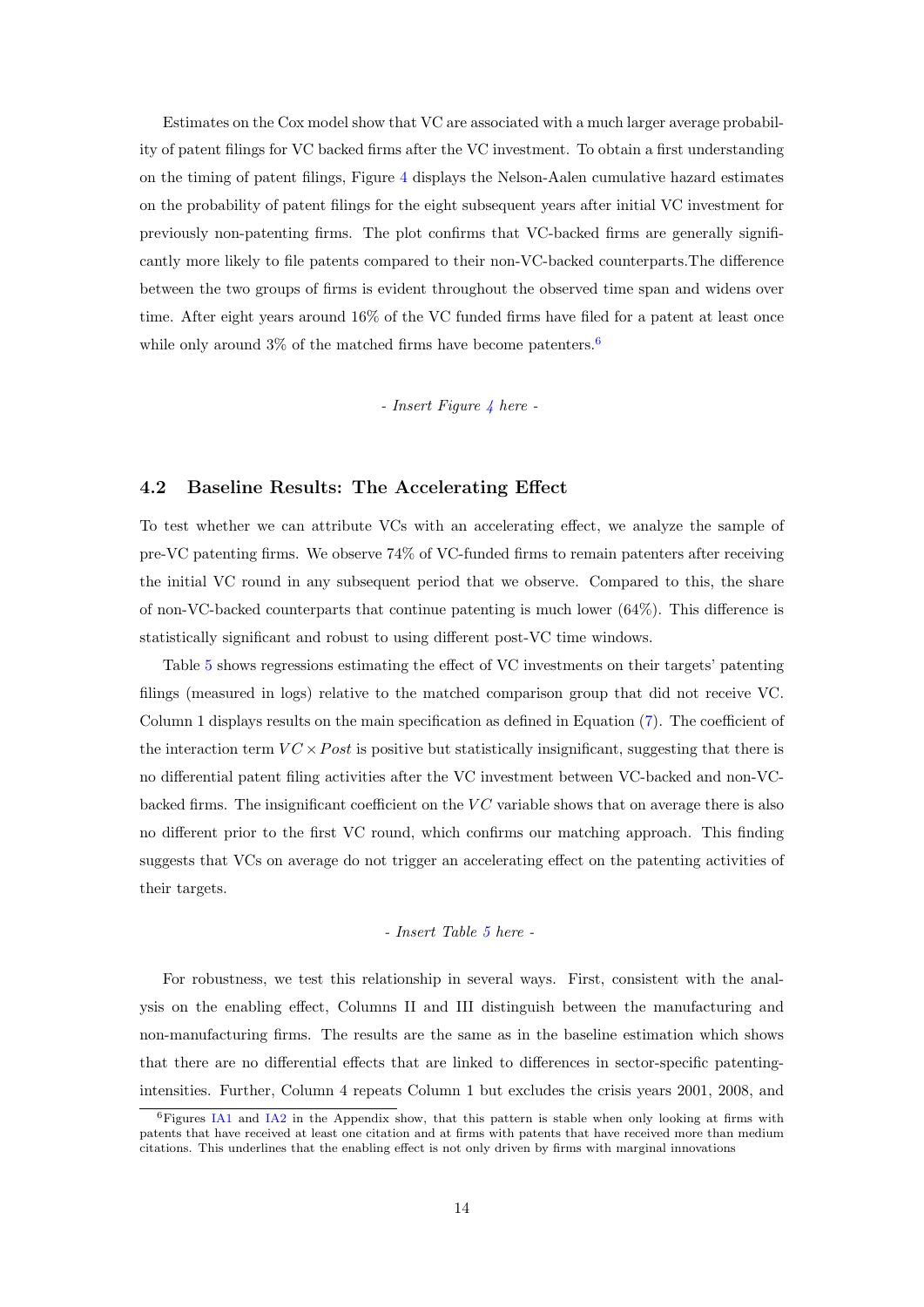2009. Results are similar to the previous ones and mitigate concerns that recession-specific investment activities account for our baseline finding. Next, to analyze whether the documented effects are not only caused by averaging the VC effects across the entire post-investment period, we estimate Equation [\(8\)](#page-11-1) in Column 5. We control for firm-specific time-invariant effects by including firm-fixed effects.[7](#page-15-0) We find positive but insignificant effects on both post-VC interaction terms, which confirms that there are no differential effects between VC-backed firms and the comparison group both on the short- and the long-term. Further, the insignificant coefficient on the  $Pre^{-2,-1}$ -dummy serves as first evidence that the two groups move along parallel trends during the pre-treatment period. Finally, we examine the time-structure of the baseline results on the accelerating effect estimating Equation [\(9\)](#page-0-0). Panel B of Table [5](#page-24-0) displays the  $\beta$ -coefficients that track the differences between VC-backed and non-VC backed patenting firms across the symmetrical time window of six years before and after the initial VC investment. None of the coefficients is statistically different from zero, which underlines the previous findings. The two groups of firms seem to move in parallel trends before and after the initial VC-investment. This implies that there is no enhancing effect of VC investment on the patenting activities of pre-VC patenting firms: Our results do not support the accelerator hypothesis of VC investments. In Figure ?? (Appendix B), we confirm that these results are robust to using quality-adjusted patent filings (i.e., by patent citations and the originality index scores). Against this background, it is important to remark that we find no evidence for the idea that VC investors push target firms towards rapid commercialization of patents, which would have a negative effect on the amount of patent applications in the long-term (as suggested in some previous studies, such as [Engel and Keilbach](#page-18-5) [2007\)](#page-18-5).

### 4.3 Baseline Results: Timing

The switching regression with endogenous switching allows us to answer two "What-if" questions on a yearly basis. What would the patenting behavior of a VC funded firm have looked like, had it not received financing and what would it have been for an unfunded firm, had it received financing. We firstly answer these questions for quantitative features of patenting, namely the amount of patent applications each year. Table [6](#page-25-0) shows the results.<sup>[8](#page-15-1)</sup> Panel A displays the logarithm of the actual number of patent applications each year after the initial round of funding for firms without pre-VC patent filings, and compares it to the predicted value, had they not received VC funding. It shows that the actual amount is always higher than the predicted one. For example we see that these firms file on average for more than three times as many patents as they would have without funding in the first year after the initial funding. The difference is statistically significant at the one percent level and robust for all subsequent years. Panel B shows that the opposite is true for the non-backed counterparts. In the first year after a

<span id="page-15-1"></span><span id="page-15-0"></span><sup>7</sup> Including matched-group-fixed effects does not change the results (undisplayed).

<sup>8</sup>Panel A and B of Table [6](#page-25-0) and [7](#page-26-0) show evidence for firms that have not filed for any patents prior funding, Panel C and D map the results for Patenters.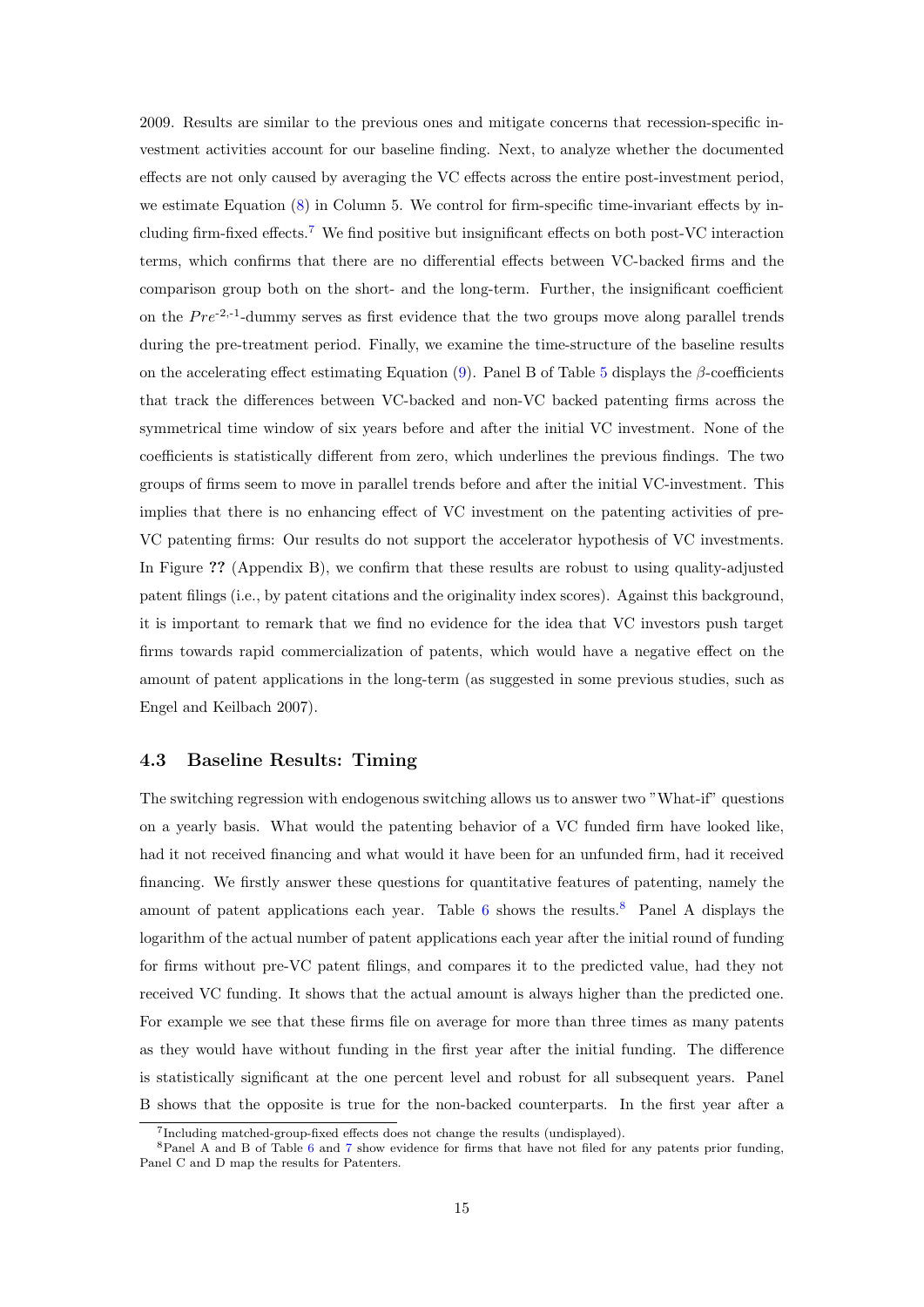hypothetical funding, they could have filed for five times as much patents as they did without VC support. This difference is stable and significant on a one percent level for six subsequent years following a potential funding. Those results back up the evidence from the Cox regressions.

#### - Insert Table [6](#page-25-0) here -

The Difference-in-Difference approach in the previous section has not provided evidence that VCs play the role of accelerators in portfolio firms that have been actively patenting prior an initial investment. Panel C in Table [6](#page-25-0) validates this finding. It displays the logarithm of the actual number of patent applications each year after the initial round of funding for this subset of patenters and compares it to the predicted value, had they not received VC funding. We do not find a significant difference for those values. Nevertheless, their non funded-counterparts would have profited from VC funding, at least in the six years following the initial investment round. Panel D compares the actual values with the predicted ones and shows that those firms could have filed for 1.35 times as many patents, had they received funding one year before. This difference is significant on a one percent level for the first six years after a hypothetical funding event.

We can also answer the two "What-if" questions for qualitative features of patenting. To find out whether the patents filed are comparably relevant we conduct the switching regression with the sum and the average amount of forward citations received per patent in a time span of five years. Table [7](#page-26-0) displays the results for the logarithm of the sum of citations received per patent. Panel A shows that the patents filed for in the first year after the initial investment round receive five times as many citations as they would have, had the firm not received VC support. This difference is statistically significant on a one percent level for all observed years and widens until the seventh year post funding. Panel B shows that the opposite is true and even more pronounced for the non-backed counterparts.

## - Insert Table [7](#page-26-0) here -

While quantitatively VC funding does not have an impact on the patenting behavior of their previously patenting portfolio firms, the patents filed seem to be more relevant. Panel C of Table [7](#page-26-0) shows that funded firms receive significantly more forward citations than they would have received without financing. For example we see that the patents filed for six years after funding receive 1.9 times as many citations as they would have without funding. This finding is consistent over time, statistically significant on a 5 percent level at least and economically relevant when comparing actual and predicted citations. Comparing this result with the findings of Panel C of Table [IA1](#page-31-0) in the Appendix indicates that the qualitative differences emerge from individual patents and not the whole patent portfolio of VC funded firms. The difference between the actual and the predicted amount of average citations is not significant at any point in time following the initial round of funding, even though it still points in the right direction.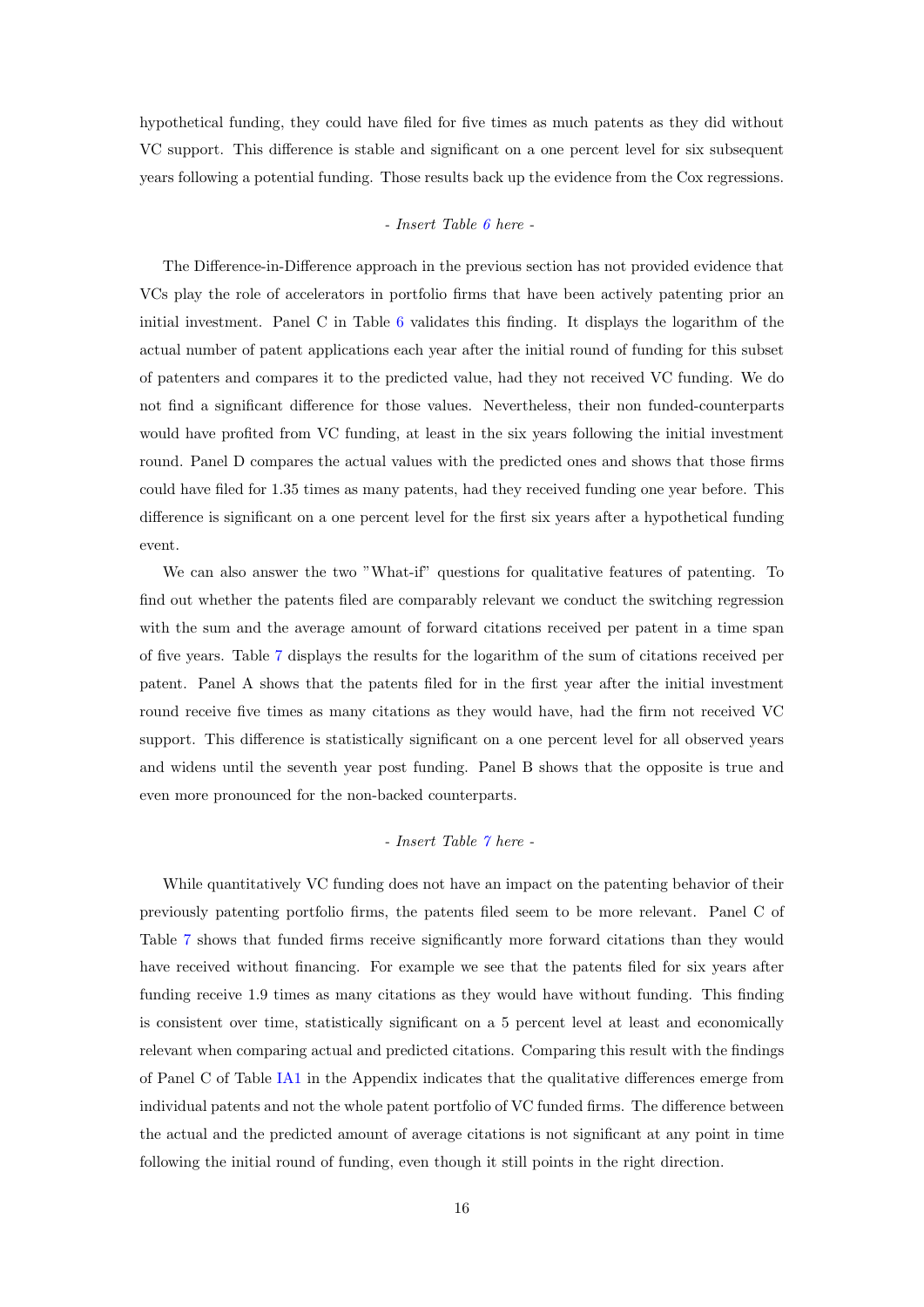Overall the switching regression with endogenous switching is a helpful tool to validate previous findings and to add more insight on the distinct timing of patenting behavior. While the results support the hypothesis, that VCs act as enablers for firms that have not filed for patents prior funding we find no evidence for an accelerating role of VC, even though the quality of individual patents is significantly higher due to VC support.

# <span id="page-17-0"></span>5 Conclusion

Previous literature has provided mixed evidence when it comes to the question whether VC financing has an effect on the patent behavior of portfolio firms. While some claim a positive effect on the amount of patent applications [\(Mann and Sager](#page-19-17) [\(2007\)](#page-19-17), [Cockburn and MacGarvie](#page-18-17)  $(2009)$ , Häussler *et al.*  $(2012)$ ), others find that VC involvement pushes firms toward a quick commercialization while decreasing innovative output in the long run [\(Engel and Keilbach](#page-18-5) [\(2007\)](#page-18-5); [Caselli](#page-18-6) et al. [\(2009\)](#page-18-6)). We are the first to disentangle the effects of VC on patenting by looking at firms that have filed for patents prior funding and firms that haven't in different ways, thus distinguishing between a possible enabling and a possible accelerating role of VCs. Furthermore we employ techniques that allow us to pin down the timing of the patent applications and to observe qualitative aspects of patenting as well. We provide evidence that VCs act as enablers for firms, that have never been active patenters before they received funding. These portfolio firms file for significantly more patents than their non-funded counterparts and file fore patents that are significantly more relevant. For firms that have been patenters prior funding we find an accelerating effect of the VCs involved in terms of quality, but not in terms of quantity for the patents filed. Nevertheless, we cannot confirm results pointing towards quick commercialization and a long-term decreasing patenting behavior.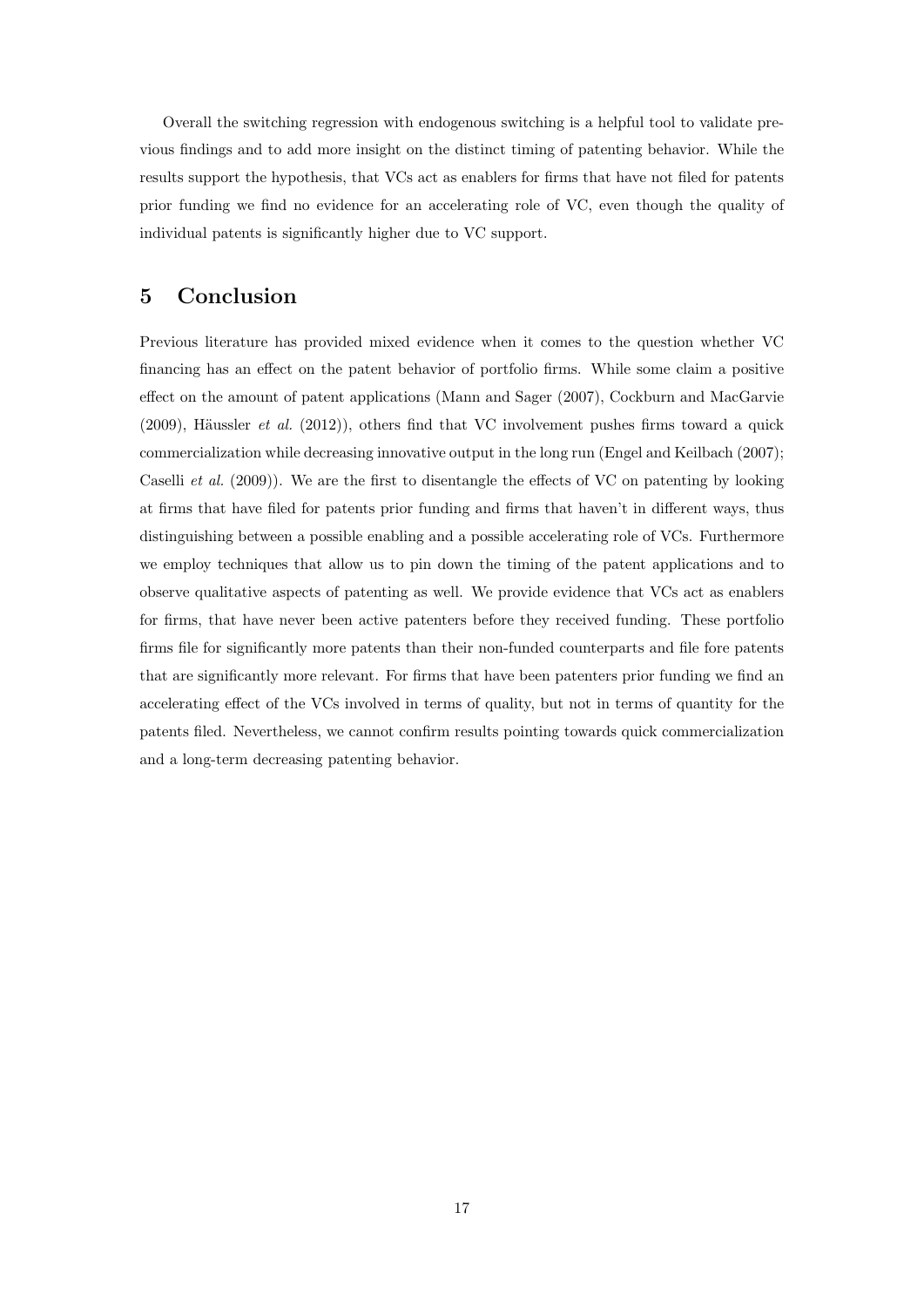## References

- <span id="page-18-0"></span>AMIT, R., BRANDER, J. and ZOTT, C. (1998). Why do venture capital firms exist? theory and canadian evidence. Journal of business Venturing, 13 (6), 441–466.
- <span id="page-18-7"></span>ARQUÉ-CASTELLS, P. (2012). How venture capitalists spur invention in spain: Evidence from patent trajectories. Research Policy, 41 (5), 897–912.
- <span id="page-18-11"></span>BAUM, J. A. and SILVERMAN, B. S. (2004). Picking winners or building them? alliance, intellectual, and human capital as selection criteria in venture financing and performance of biotechnology startups. Journal of business venturing, 19 (3), 411–436.
- <span id="page-18-1"></span>BERGER, A. N. and UDELL, G. F. (1998). The economics of small business finance: The roles of private equity and debt markets in the financial growth cycle. Journal of banking  $\mathcal{C}$  finance, 22 (6-8), 613–673.
- <span id="page-18-4"></span>BERTONI, F., COLOMBO, M. G. and GRILLI, L. (2011). Venture capital financing and the growth of high-tech start-ups: Disentangling treatment from selection effects. Research policy, 40 (7), 1028–1043.
- <span id="page-18-10"></span>BOTTAZZI, L. and DA RIN, M. (2002). Venture capital in europe and the financing of innovative companies. Economic policy, 17 (34), 229–270.
- <span id="page-18-9"></span>BURGEL, O., FIER, A., LICHT, G. and MURRAY, G. C. (2000). Internationalisation of high-tech start-ups and fast growth-evidence for uk and germany.
- <span id="page-18-13"></span>Cankurtaran, P., Langerak, F. and Griffin, A. (2013). Consequences of new product development speed: A meta-analysis. Journal of Product Innovation Management, 30 (3), 465–486.
- <span id="page-18-3"></span>Casamatta, C. (2003). Financing and advising: optimal financial contracts with venture capitalists. The journal of finance, 58 (5), 2059–2085.
- <span id="page-18-6"></span>CASELLI, S., GATTI, S. and PERRINI, F. (2009). Are venture capitalists a catalyst for innovation? European Financial Management, 15 (1), 92–111.
- <span id="page-18-8"></span>Chemmanur, T. J., Krishnan, K. and Nandy, D. K. (2011). How does venture capital financing improve efficiency in private firms? a look beneath the surface. The Review of Financial Studies, 24 (12), 4037–4090.
- <span id="page-18-17"></span>Cockburn, I. M. and MacGarvie, M. J. (2009). Patents, thickets and the financing of early-stage firms: evidence from the software industry. Journal of Economics & Management Strategy, 18 (3), 729–773.
- <span id="page-18-14"></span>Cox, D. R. (1972). Regression models and life-tables. *Journal of the Royal Statistical Society:* Series B (Methodological), 34 (2), 187–202.
- <span id="page-18-16"></span>Dunbar, C. G. (1995). The use of warrants as underwriter compensation in initial public offerings. Journal of Financial Economics, 38 (1), 59–78.
- <span id="page-18-5"></span>Engel, D. and Keilbach, M. (2007). Firm-level implications of early stage venture capital investment—an empirical investigation. Journal of Empirical Finance, 14 (2), 150–167.
- <span id="page-18-15"></span>Fang, L. H. (2005). Investment bank reputation and the price and quality of underwriting services. The Journal of Finance, 60 (6), 2729–2761.
- <span id="page-18-2"></span>GOMPERS, P. A. and LERNER, J. (1999). What drives venture capital fundraising? Tech. rep., National bureau of economic research.
- <span id="page-18-12"></span>Griffin, A. (1997). Pdma research on new product development practices: Updating trends and benchmarking best practices. Journal of Product Innovation Management: An International Publication of The Product Development & Management Association, 14 (6), 429-458.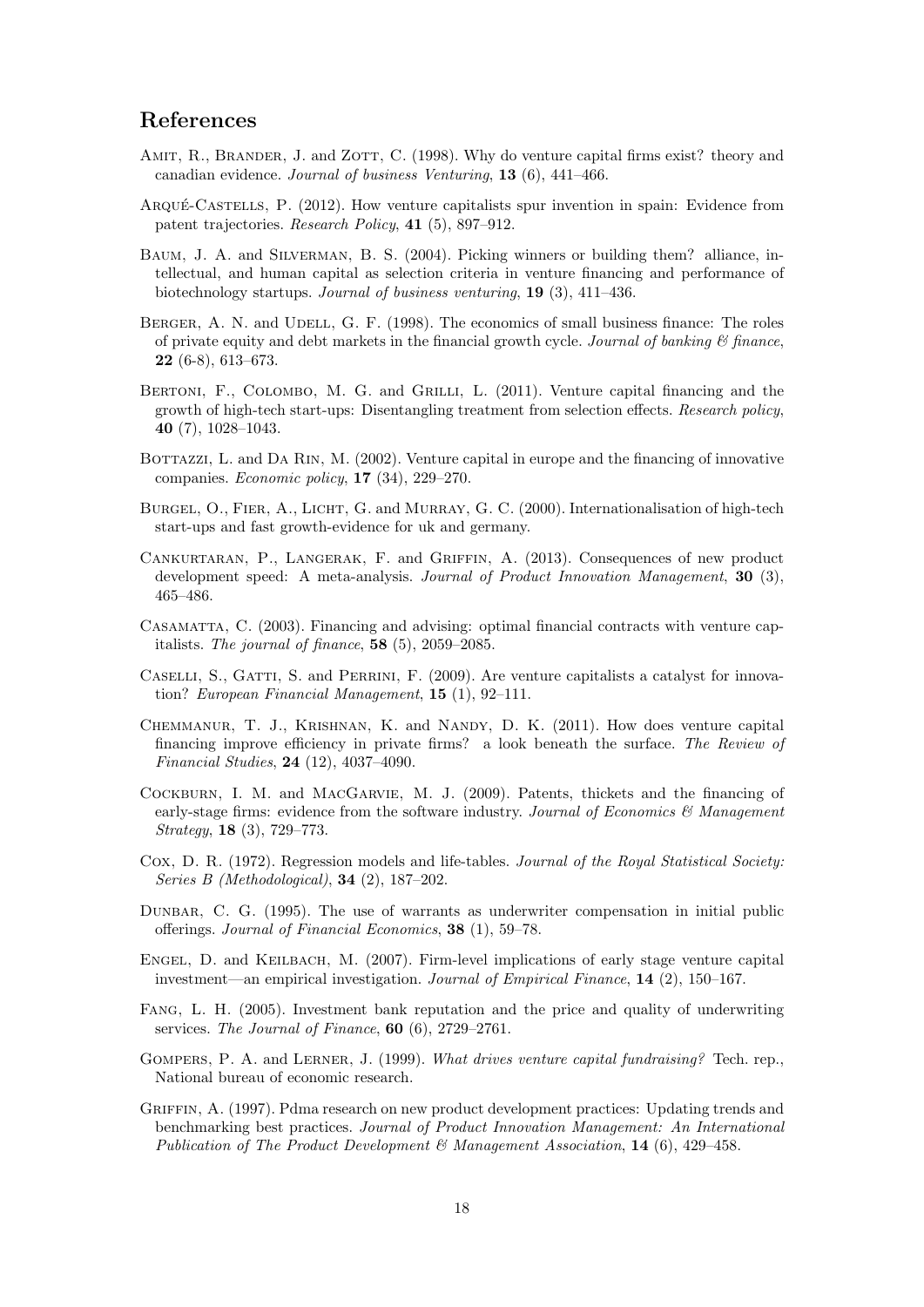- <span id="page-19-19"></span>HALL, B. H., JAFFE, A. B. and TRAJTENBERG, M. (2001). The nber patent citation data file: Lessons, insights and methodological tools.
- <span id="page-19-3"></span>HÄUSSLER, C., HARHOFF, D. and MÜLLER, E.  $(2012)$ . To be financed or not...-the role of patents for venture capital-financing. ZEW-Centre for European Economic Research Discussion Paper, (09-003).
- <span id="page-19-2"></span>Hellmann, T. and Puri, M. (2002). Venture capital and the professionalization of start-up firms: Empirical evidence. The journal of finance, 57 (1), 169–197.
- <span id="page-19-13"></span>HIRUKAWA, M. and UEDA, M. (2011). Venture capital and innovation: which is first? *Pacific* Economic Review, 16 (4), 421–465.
- <span id="page-19-9"></span>HOWELL, S. T., LERNER, J., NANDA, R. and TOWNSEND, R. R. (2020). Financial distancing: How venture capital follows the economy down and curtails innovation. Tech. rep., National Bureau of Economic Research.
- <span id="page-19-4"></span>Hsu, D. H. and ZIEDONIS, R. H. (2013). Resources as dual sources of advantage: Implications for valuing entrepreneurial-firm patents. Strategic Management Journal, 34 (7), 761–781.
- <span id="page-19-10"></span>Jain, B. A. and Kini, O. (1995). Venture capitalist participation and the post-issue operating performance of ipo firms. Managerial and decision economics, 16 (6), 593–606.
- <span id="page-19-7"></span>Kelly, R. and Kim, H. (2018). Venture capital as a catalyst for commercialization and high growth. The Journal of Technology Transfer, 43 (6), 1466–1492.
- <span id="page-19-0"></span>King, R. G. and Levine, R. (1993). Finance and growth: Schumpeter might be right. The quarterly journal of economics, 108 (3), 717–737.
- <span id="page-19-12"></span>Kortum, S. and Lerner, J. (2001). Does venture capital spur innovation? Emerald Group Publishing Limited.
- <span id="page-19-8"></span>Krishnan, C., Ivanov, V. I., Masulis, R. W. and Singh, A. K. (2011). Venture capital reputation, post-ipo performance, and corporate governance. Journal of Financial and Quantitative Analysis, 46 (5), 1295–1333.
- <span id="page-19-16"></span>Lee, L.-F. (1978). Unionism and wage rates: A simultaneous equations model with qualitative and limited dependent variables. International economic review, pp. 415–433.
- <span id="page-19-14"></span>LERNER, J. and NANDA, R. (2020). Venture capital's role in financing innovation: What we know and how much we still need to learn. Journal of Economic Perspectives, 34 (3), 237–61.
- <span id="page-19-11"></span>MANIGART, S. and VAN HYFTE, W. (1999). Post-investment evolution of belgian venture capital backed companies: an empirical study. In Nineteenth Annual Entrepreneurship Research Conference, Babson Center for Entrepreneurial Studies.
- <span id="page-19-17"></span>MANN, R. J. and SAGER, T. W. (2007). Patents, venture capital, and software start-ups. Research Policy, 36 (2), 193–208.
- <span id="page-19-15"></span>Petersen, M. A. (2009). Estimating standard errors in finance panel data sets: Comparing approaches. The Review of financial studies, 22 (1), 435–480.
- <span id="page-19-6"></span>POPOV, A. and ROOSENBOOM, P. (2012). Venture capital and patented innovation: evidence from europe. Economic Policy, 27 (71), 447–482.
- <span id="page-19-18"></span>Rajan, R. and Zingales, L. (1998). Financial development and growth. American Economic Review, 88 (3), 559–586.
- <span id="page-19-5"></span>Samila, S. and Sorenson, O. (2011). Venture capital, entrepreneurship, and economic growth. The Review of Economics and Statistics, 93 (1), 338–349.
- <span id="page-19-1"></span>SCHNITZER, M. and WATZINGER, M. (2022). Measuring the spillovers of venture capital. Review of Economics and Statistics, 104 (2), 276–292.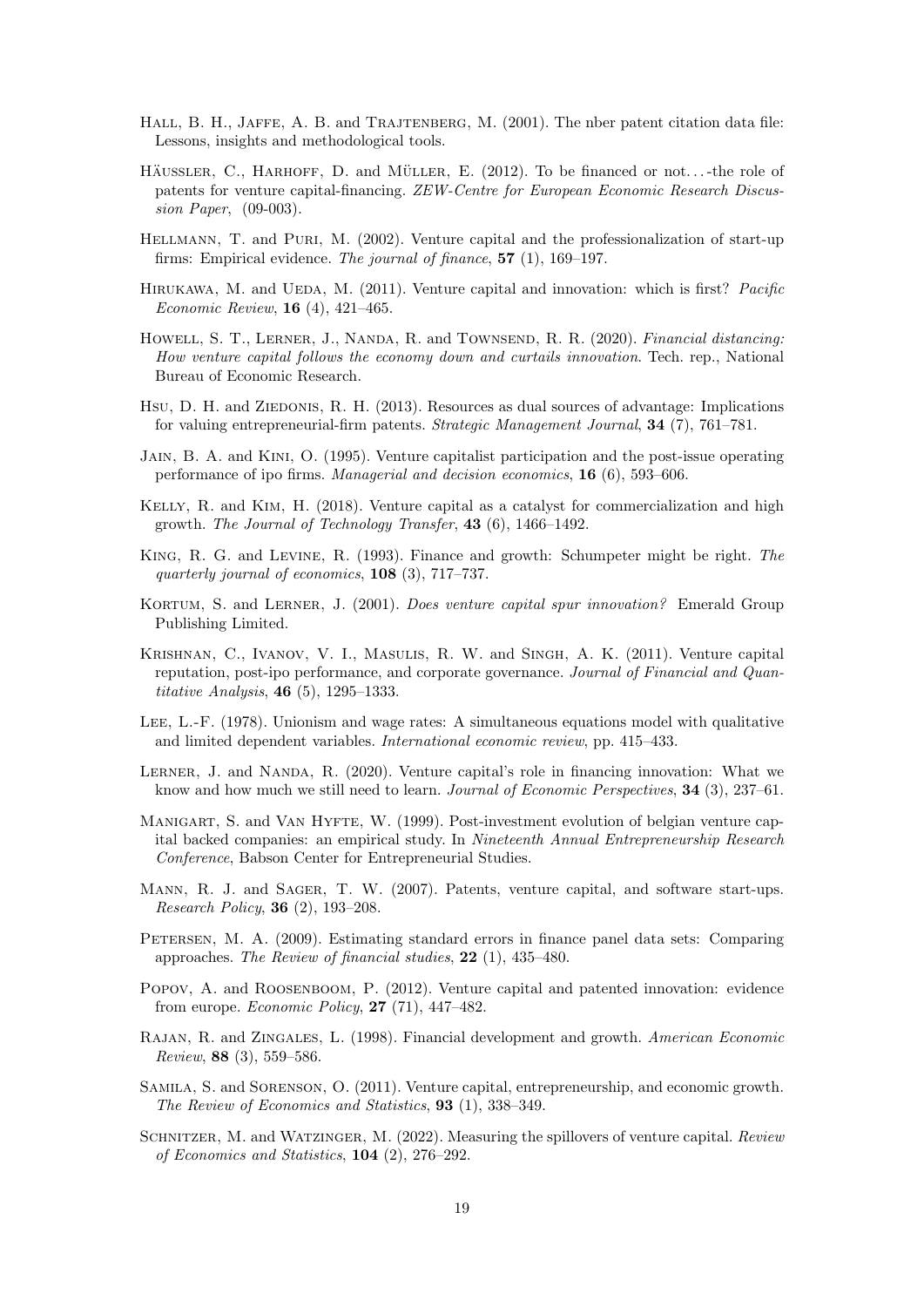<span id="page-20-0"></span>SCHUMPETER, J. (1942). Creative destruction. Capitalism, socialism and democracy, 825, 82-85.

<span id="page-20-1"></span>WEI, L.-J., LIN, D. Y. and WEISSFELD, L. (1989). Regression analysis of multivariate incomplete failure time data by modeling marginal distributions. Journal of the American statistical association, 84 (408), 1065–1073.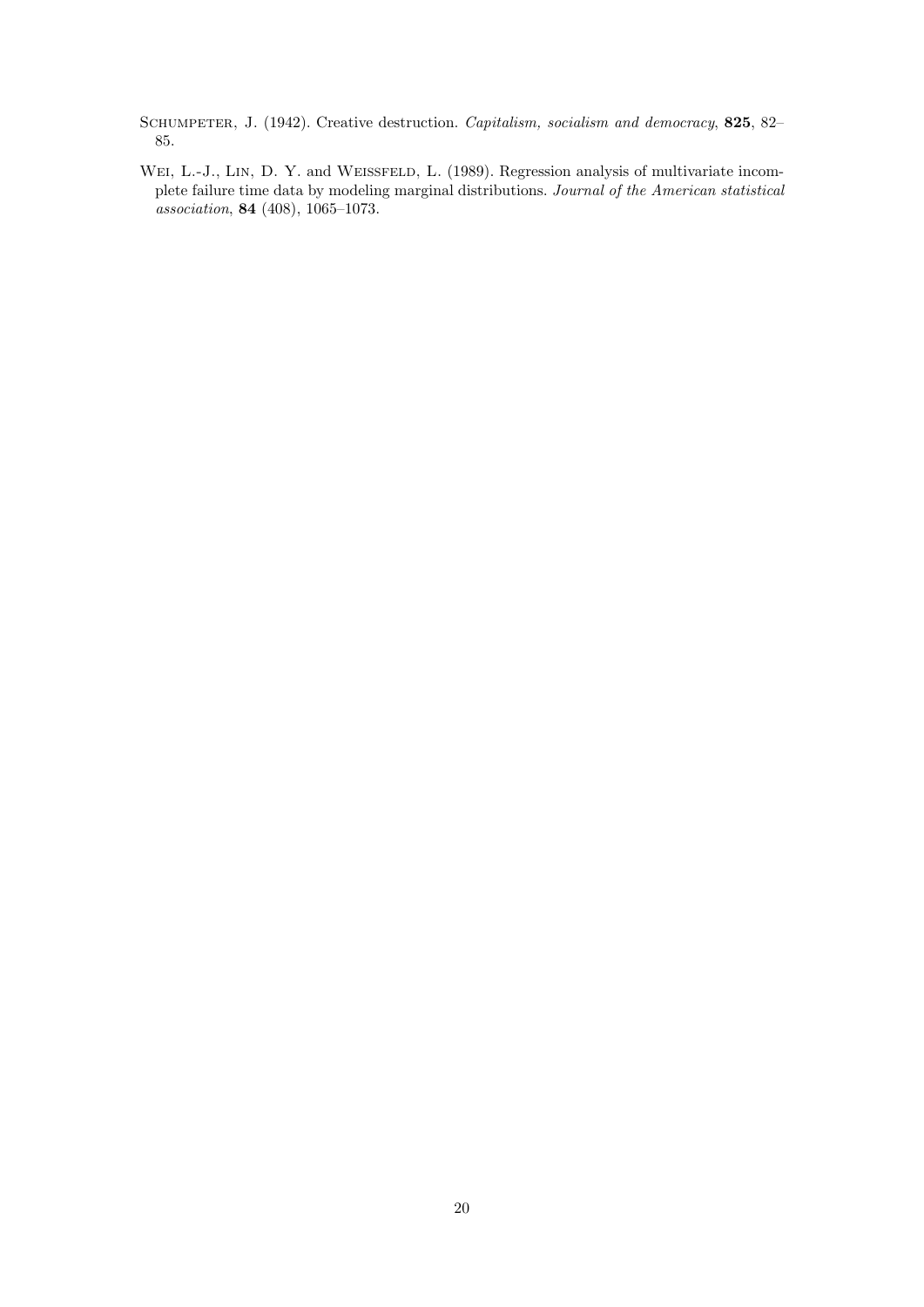# Tables from the main part

<span id="page-21-0"></span>Table 1: Comparing matched sample groups during pre-VC phase

|                                 |          | $VC$ -backed $(V/N)$ |                                |
|---------------------------------|----------|----------------------|--------------------------------|
|                                 | $V^0$    | $N^0$                | <b>Differences</b><br>in means |
| Firm size (log. assets)         | 13.689   | 13.657               | 0.032                          |
| Age (in years)                  | 7.689    | 7.673                | 0.016                          |
| Asset growth                    | 1.110    | 1.107                | 0.003                          |
| Dep. on ext. finance            | $-0.935$ | $-0.750$             | $-0.185$                       |
| Current-ratio                   | 1.728    | 1.775                | $-0.047$                       |
| Investments (log. capital exp.) | 4.559    | 4.537                | 0.022                          |
| Patent filings (annual dummy)   |          |                      |                                |

Panel A: Firms without pre-VC patent filings

Panel B: Firms with pre-VC patent filings

|                                      | $VC$ -backed $(V/N)$ |          |                                |
|--------------------------------------|----------------------|----------|--------------------------------|
|                                      | $\boldsymbol{V^{1}}$ | $N^1$    | <b>Differences</b><br>in means |
| Firm size (log. assets)              | 13.924               | 14.036   | $-0.113$                       |
| Age (in years)                       | 7.814                | 7.790    | 0.024                          |
| Asset growth                         | 1.117                | 1.102    | 0.015                          |
| Dep. on ext. finance                 | $-0.761$             | $-0.926$ | 0.165                          |
| Current-ratio                        | 1.968                | 1.953    | 0.015                          |
| Investments (log. capital exp.)      | 5.339                | 5.953    | $-0.561$                       |
| Patent filing (annual dummy)         | 0.805                | 0.699    | 0.106                          |
| Patent filings (log. count)          | 0.670                | 0.613    | 0.056                          |
| Cit. weighted filings (cits. 3 yrs)  | 1.863                | 1.105    | $0.758***$                     |
| Cit. weighted filings (cits. 5 yrs)  | 4.056                | 2.558    | $1.498***$                     |
| Cit. weighted filings (cits. 10 yrs) | 8.096                | 5.240    | $2.856***$                     |
| Recency - top $1\%$ (dummy)          | 0.044                | 0.016    | $0.027$ <sup>*</sup>           |
| Recency - top $25\%$ (dummy)         | 0.566                | 0.519    | 0.047                          |
| Originality (avg.)                   | 0.337                | 0.350    | $-0.013$                       |
| Originality (max.)                   | 0.382                | 0.391    | $-0.009$                       |

*Notes:* The table provides summary statistics on financial and patenting variables for the five pre-VC years. The table compares the firm groups as defined in Section [2.2.](#page-4-0) Specifically, Panel A (B) compares firms without VC investment year is an artificial year as calculated in our matching procedure (see Section [3.1\)](#page-7-2). Firm-level financial<br>variables include information on size (measured as the logarithm of total assets), age, asset growth respectively.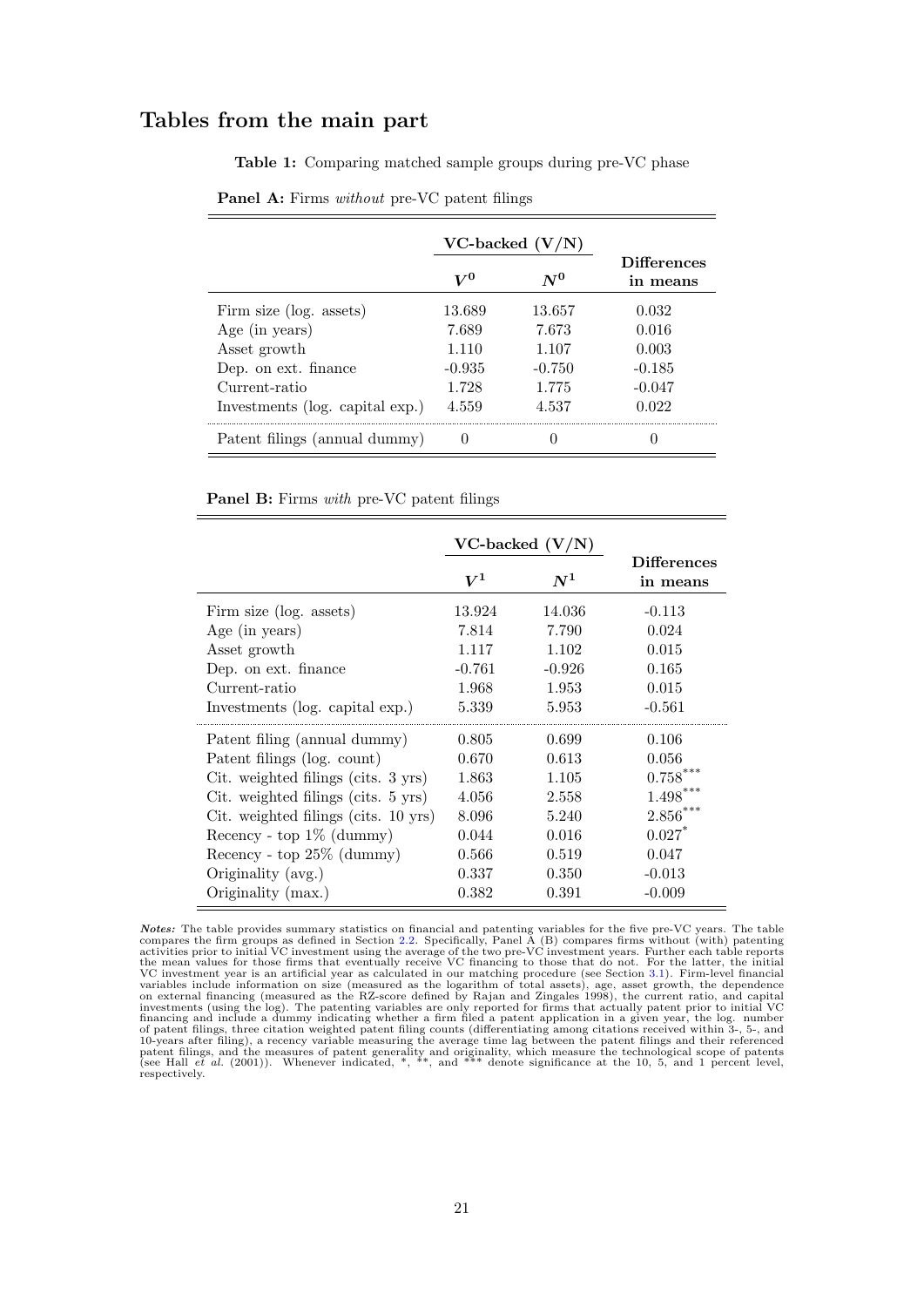|               | Obs.  | in $%$ | Cumulative Share |
|---------------|-------|--------|------------------|
| Austria       | 96    | 1.00   | 1.00             |
| Belgium       | 366   | 3.81   | 4.81             |
| Germany       | 1,230 | 12.79  | 17.60            |
| Denmark       | 348   | 3.62   | 21.22            |
| Spain         | 746   | 7.76   | 28.98            |
| Finland       | 522   | 5.43   | 34.41            |
| France        | 2,582 | 26.86  | 61.26            |
| Great Britain | 1,852 | 19.26  | 80.53            |
| Greece        | 36    | 0.37   | 80.90            |
| Hungary       | 10    | 0.10   | 81.01            |
| Ireland       | 118   | 1.23   | 82.23            |
| Italy         | 254   | 2.64   | 84.88            |
| Netherlands   | 636   | 6.62   | 91.49            |
| Portugal      | 230   | 2.39   | 93.88            |
| Sweden        | 588   | 6.12   | 100.00           |
| Total         | 9,614 | 100.00 |                  |

<span id="page-22-0"></span>Table 2: Firm Distributions

Panel A: Country Distribution

#### Panel B: Industry Distribution

|                                      | Obs.  | in $%$ | Cumulative Share |
|--------------------------------------|-------|--------|------------------|
| Information and communication        | 2,540 | 26.42  | 26.42            |
| Manufacturing                        | 1,958 | 20.37  | 46.79            |
| Scientific and technical activities  | 1,876 | 19.51  | 66.30            |
| Wholesale and retail trade           | 1,100 | 11.44  | 77.74            |
| Financial and insurance activities   | 622   | 6.47   | 84.21            |
| Admin and support service activities | 523   | 5.44   | 89.65            |
| Other Industries                     | 995   | 10.35  | 100.00           |
| Total                                | 9.614 | 100.00 |                  |

**Notes:** The table provides summary statistics on the distribution of firms. Panel A depicts the distribution across<br>European countries. The first column shows absolute numbers, while the second and third column show the first column depicts absolute numbers, while the second and third column show the percentage share and the cumulative percentage share respectively.

<span id="page-22-1"></span>

|                      | $V^0$ | VI    | <b>Differences</b><br>in means |
|----------------------|-------|-------|--------------------------------|
| Age at first funding | 7.193 | 8.177 | $-0.984$ **                    |
| Funding First Round  | 4.931 | 2.902 | 2.029                          |
| Funding All Rounds   | 6.552 | 5.804 | 0.747                          |
| Number of Rounds     | 1.540 | 1.793 | $-0.253***$                    |

Table 3: Comparing Patenters and non-Patenters concerning VC Activity

**Notes:** The table provides summary statistics on Venture Capital and IPO related variables for Venture Capital funded firms. The table compares pre-patenting and non-patenting firms as defined in the Section Literature a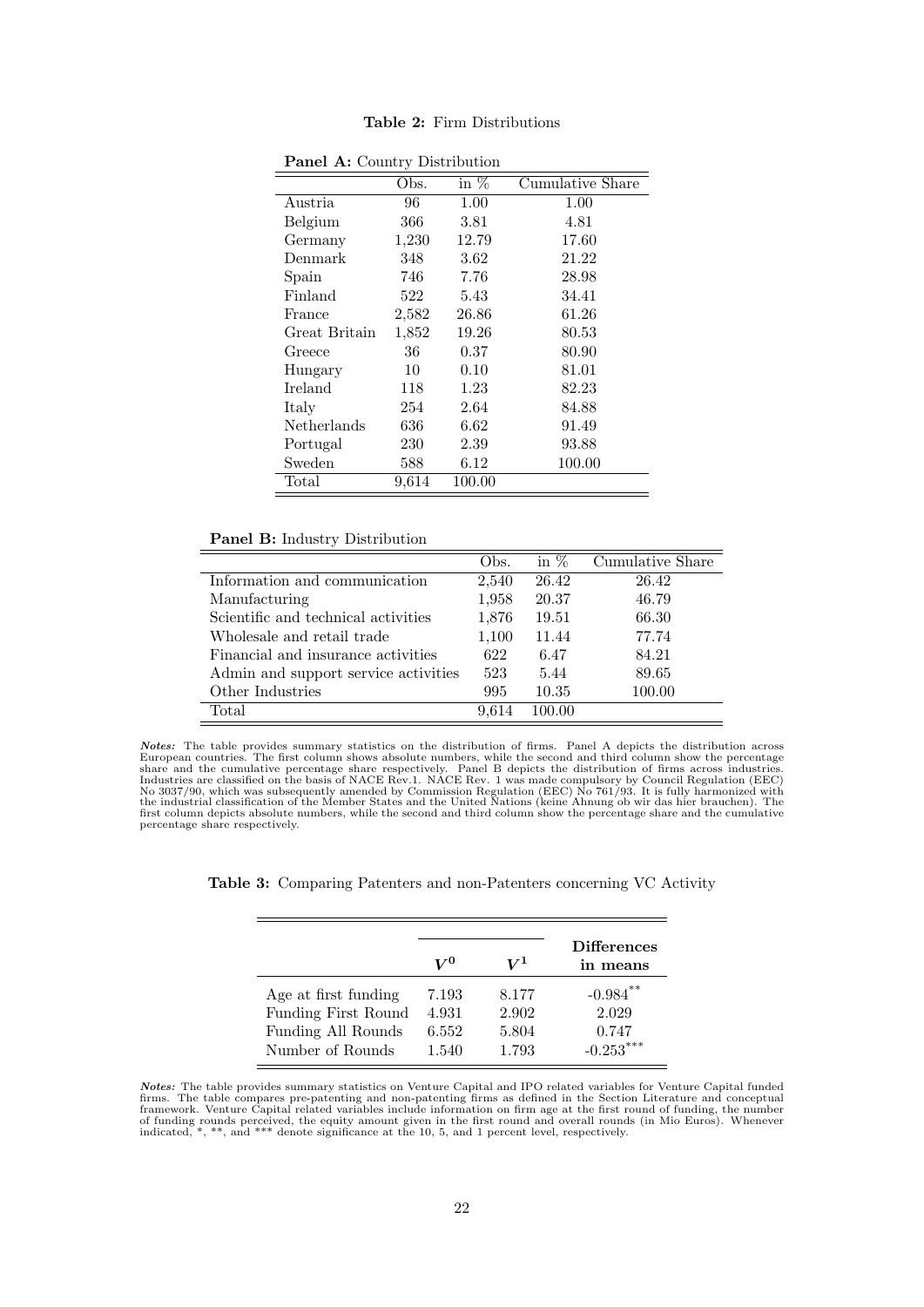|                         | (1)        | (2)            | (3)        | (4)            | (5)        |
|-------------------------|------------|----------------|------------|----------------|------------|
|                         | Model      | Model          | Model      | Model          | Model      |
| VC                      | $3.595***$ | $3.444***$     | $3.351***$ | $3.761***$     | $3.593***$ |
|                         | (0.551)    | (0.565)        | (0.566)    | (0.939)        | (0.696)    |
| Size                    | $1.167***$ | $1.210***$     | $1.212***$ | $1.191***$     | $1.255***$ |
|                         | (0.044)    | (0.032)        | (0.034)    | (0.045)        | (0.037)    |
| Profitability           | $0.253***$ | $0.366***$     | $0.369***$ | $0.387***$     | $0.315***$ |
|                         | (0.042)    | (0.065)        | (0.070)    | (0.095)        | (0.052)    |
| Cash Flow Ratio         | 0.990      | 0.993          | 0.993      | 1.003          | $0.980*$   |
|                         | (0.007)    | (0.007)        | (0.007)    | (0.003)        | (0.008)    |
| Debt Ratio              | $1.006*$   | $1.008**$      | $1.009*$   | 0.981          | 0.997      |
|                         | (0.003)    | (0.003)        | (0.003)    | (0.057)        | (0.003)    |
| Age                     | $0.979*$   | $0.975**$      | $0.974**$  | $0.961*$       | $0.969**$  |
|                         | (0.010)    | (0.009)        | (0.009)    | (0.019)        | (0.010)    |
| Tangibility             | 0.673      | 0.520          | $0.497*$   | $0.364*$       | $0.471**$  |
|                         | (0.165)    | (0.177)        | (0.164)    | (0.165)        | (0.128)    |
| Year Effects            | No         | Yes            | $\rm No$   | N <sub>o</sub> | No         |
| Country Effects         | No         | Yes            | Yes        | Yes            | Yes        |
| <b>Industry Effects</b> | No         | Yes            | Yes        | <b>Yes</b>     | Yes        |
| Country Year Effects    | No         | N <sub>o</sub> | Yes        | Yes            | Yes        |
| Manufacturing           | Yes        | Yes            | Yes        | No             | Yes        |
| N                       | 24422      | 24422          | 24422      | 19123          | 25723      |

<span id="page-23-0"></span>Table 4: Cox Regression: Non-Patenters

Standard errors are clustered at 4 Digit Nace Level

<sup>∗</sup> p < 0.05, ∗∗ p < 0.01, ∗∗∗ p < 0.001

**Notes:** In this table we present the results of our semiparametric survival approach. All five models display Cox regressions with the left hand side representing the time since the iniary variable VC, indicating whether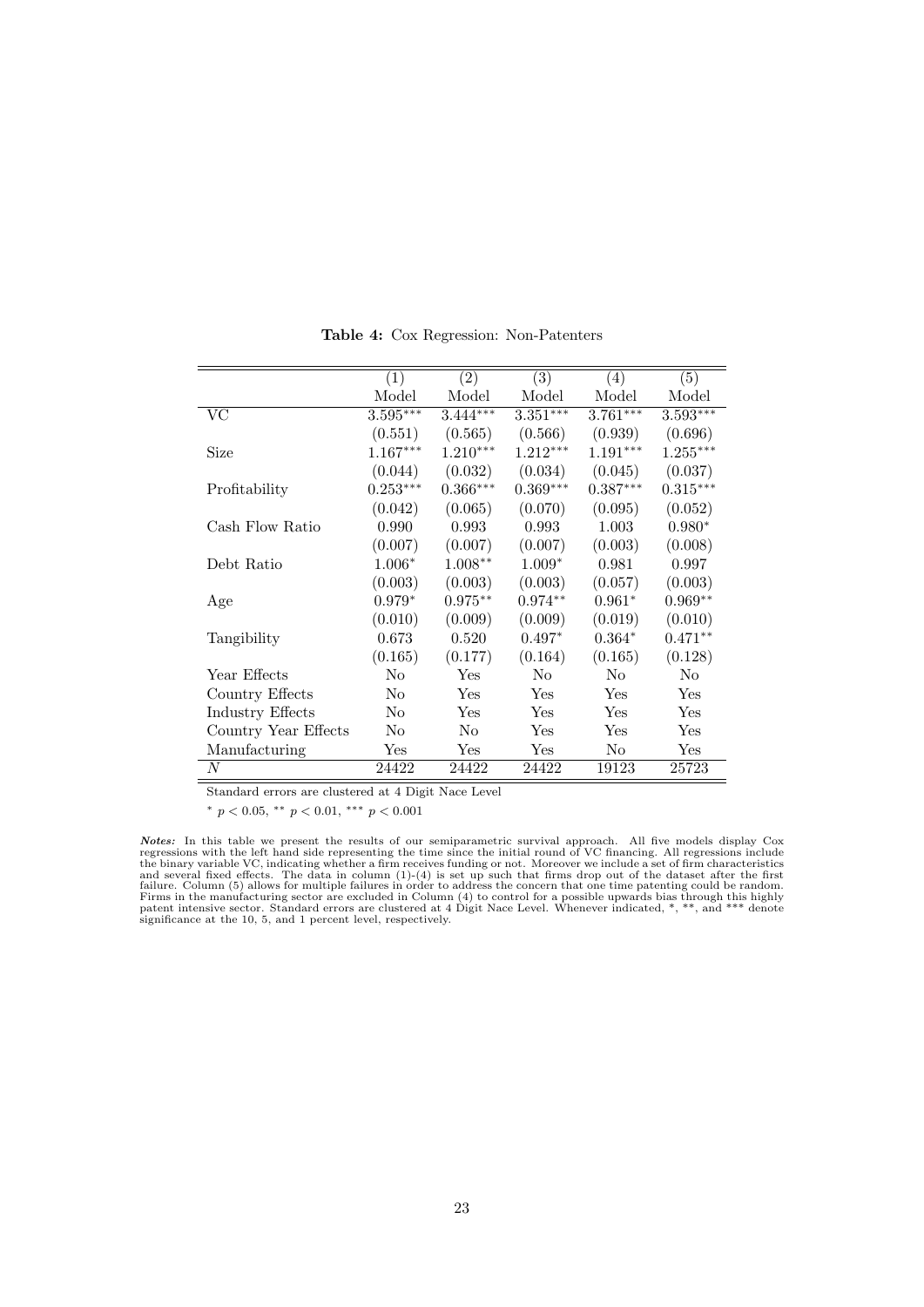Table 5: Assessing the Accelerating Effect (Pre-VC Patenters - matched sample)

| Dep. variable:                                    | Log. patent filings    |                        |                                  |                              |                     |
|---------------------------------------------------|------------------------|------------------------|----------------------------------|------------------------------|---------------------|
|                                                   | (1)                    | (2)                    | (3)                              | (4)                          | (5)                 |
| $VC \times Post$                                  | 0.037<br>(0.040)       | 0.024<br>(0.062)       | 0.061<br>(0.053)                 | 0.028<br>(0.043)             |                     |
| VC                                                | 0.037<br>(0.029)       | 0.069<br>(0.045)       | 0.006<br>(0.039)                 | 0.039<br>(0.029)             |                     |
| Post                                              | $-0.075***$<br>(0.031) | $-0.057$<br>(0.050)    | $-0.085$ <sup>*</sup><br>(0.043) | $-0.070$ **<br>(0.034)       |                     |
| $VC \times Pre^{-3,-1}$                           |                        |                        |                                  |                              | $-0.063$<br>(0.050) |
| $VC \times Post^{0,2}$                            |                        |                        |                                  |                              | $-0.005$<br>(0.050) |
| $VC \times Post^{\geq 3}$                         |                        |                        |                                  |                              | 0.030<br>(0.063)    |
| Sample:                                           | Full                   | Manuf.                 | Non-Manuf.                       | No-Crisis                    | Full                |
| Firm-level controls<br>Country-Year FE<br>Firm FE | Yes<br>Yes<br>$\rm No$ | Yes<br>Yes<br>$\rm No$ | Yes<br>Yes<br>N <sub>o</sub>     | Yes<br>Yes<br>N <sub>o</sub> | Yes<br>Yes<br>Yes   |
| $\mathbf{R}^2$<br>Obs.                            | 0.11<br>4,862          | 0.14<br>2,271          | 0.12<br>2,577                    | 0.11<br>4,192                | 0.42<br>4,862       |

<span id="page-24-0"></span>Panel A: Baseline difference-in-difference estimations

Panel B: Event-study approach



**Notes:** This table displays the results of the Difference-in-Differences approach as described in Section [3.3.](#page-10-0) The dependent variable is the logarithm of the number of patent applications each year. The dummy variable  $VC$ respectively.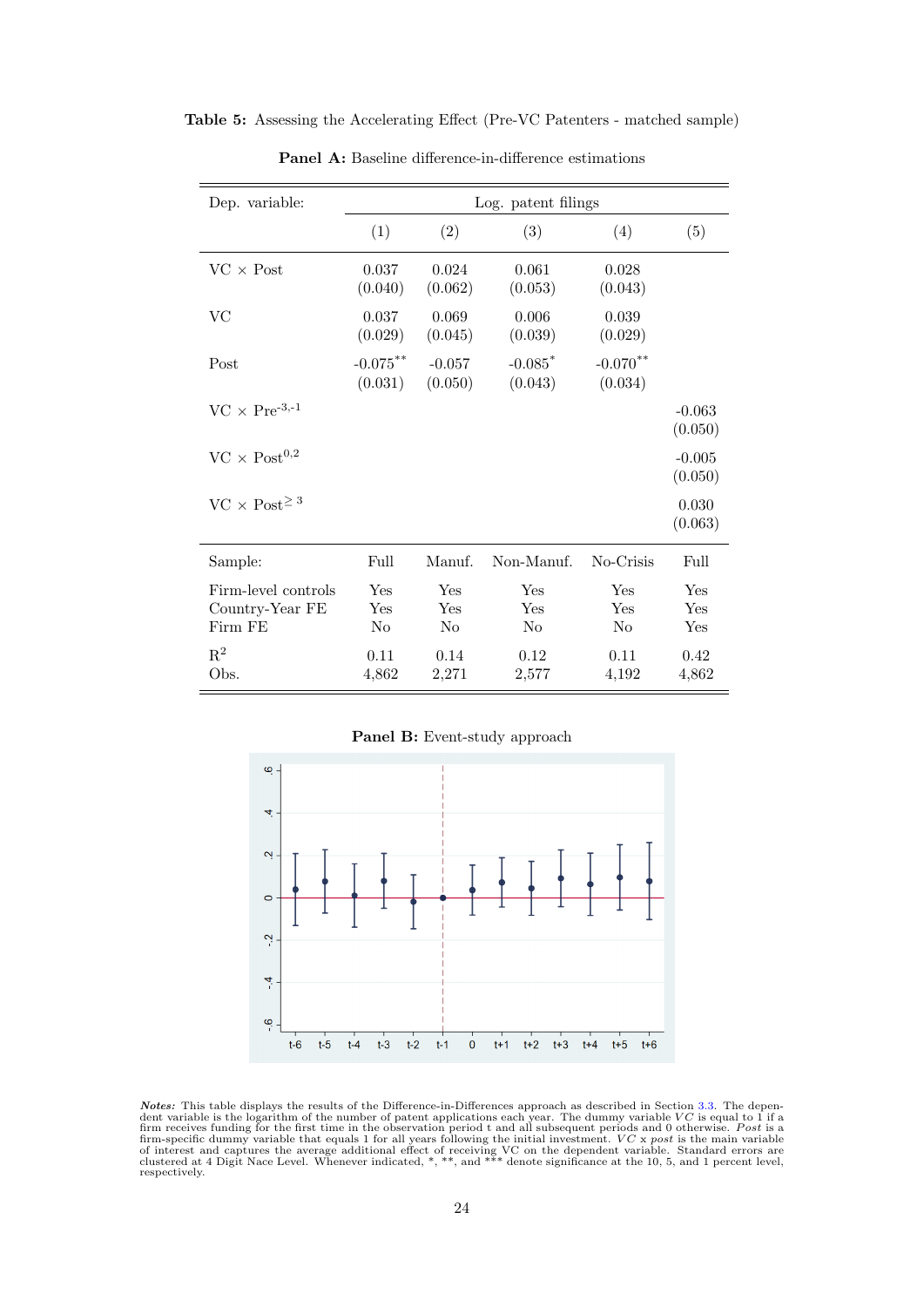Table 6: Actual and Hypothetical Patent Filings for VC vs. Non-VC-backed Firms

<span id="page-25-0"></span>

|                  | Actual        | Predicted                                               | <b>Differences</b> |
|------------------|---------------|---------------------------------------------------------|--------------------|
|                  | Filings       | Filings                                                 | in means           |
|                  |               | Panel A: Funded firms without pre-VC patent filings     |                    |
| Filings in $t=1$ | 0.037         | 0.012                                                   | $-0.025***$        |
| Filings in $t=2$ | 0.040         | 0.013                                                   | $-0.027***$        |
| Filings in $t=3$ | 0.042         | 0.014                                                   | $-0.028***$        |
| Filings in $t=4$ | 0.049         | 0.014                                                   | $-0.034***$        |
| Filings in $t=5$ | 0.054         | 0.014                                                   | $-0.039***$        |
| Filings in $t=6$ | 0.057         | 0.015                                                   | $-0.042$ ***       |
| Filings in $t=7$ | 0.069         | 0.014                                                   | $-0.054***$        |
| Filings in $t=8$ | 0.043         | 0.014                                                   | $-0.028$ ***       |
| Filings in $t=9$ | $\, 0.033 \,$ | 0.016                                                   | $-0.017***$        |
|                  |               | Panel B: Non-funded firms without pre-VC patent filings |                    |
| Filings in $t=1$ | 0.003         | $\,0.015\,$                                             | $0.012***$         |
| Filings in $t=2$ | 0.006         | 0.016                                                   | $0.009***$         |
| Filings in $t=3$ | 0.007         | 0.015                                                   | $0.008***$         |
| Filings in $t=4$ | 0.009         | 0.016                                                   | $0.016^{***}$      |
| Filings in $t=5$ | 0.007         | 0.016                                                   | $0.009***$         |
| Filings in $t=6$ | 0.006         | 0.016                                                   | $0.009***$         |
| Filings in $t=7$ | 0.008         | 0.018                                                   | $0.009***$         |
| Filings in $t=8$ | 0.009         | 0.018                                                   | $0.008***$         |
| Filings in $t=9$ | $\,0.015\,$   | 0.019                                                   | 0.003              |
|                  |               | Panel C: Funded firms with pre-VC patent filings        |                    |
| Filings in $t=1$ | 0.395         | 0.361                                                   | $-0.034$           |
| Filings in $t=2$ | 0.365         | 0.365                                                   | $-0.000$           |
| Filings in $t=3$ | 0.401         | 0.368                                                   | -0.033             |
| Filings in $t=4$ | 0.415         | 0.375                                                   | $-0.040$           |
| Filings in $t=5$ | 0.387         | 0.370                                                   | $-0.017$           |
| Filings in $t=6$ | 0.389         | 0.329                                                   | $-0.059$           |
| Filings in $t=7$ | 0.406         | 0.327                                                   | $-0.079$           |
| Filings in $t=8$ | 0.297         | 0.290                                                   | $-0.006$           |
| Filings in $t=9$ | 0.433         | 0.288                                                   | $-0.144$           |
|                  |               | Panel D: Non-funded firms with pre-VC patent filings    |                    |
| Filings in $t=1$ | 0.291         | 0.392                                                   | $0.100***$         |
| Filings in $t=2$ | 0.279         | 0.386                                                   | $0.106***$         |
| Filings in $t=3$ | 0.260         | 0.380                                                   | ***<br>0.119       |
| Filings in $t=4$ | 0.278         | 0.385                                                   | $0.107***$         |
| Filings in $t=5$ | 0.201         | 0.375                                                   | $0.375***$         |
| Filings in $t=6$ | 0.217         | 0.343                                                   | $0.125***$         |
| Filings in $t=7$ | 0.279         | 0.322                                                   | 0.0432             |
| Filings in $t=8$ | 0.170         | 0.304                                                   | $0.134***$         |
| Filings in $t=9$ | 0.193         | 0.280                                                   | 0.086              |

**Notes:** This table reports the results from the second stage of an endogenous switching regression model, the associated "what-if" analysis. The dependent variable in the first stage (unreported) is whether or not a firm round of funding, Panel B displays results for the non-backed counterparts. Panel C shows the results for VC funded<br>firms that have been actively patenting before the funding, Panel D for their non-backed counterparts. All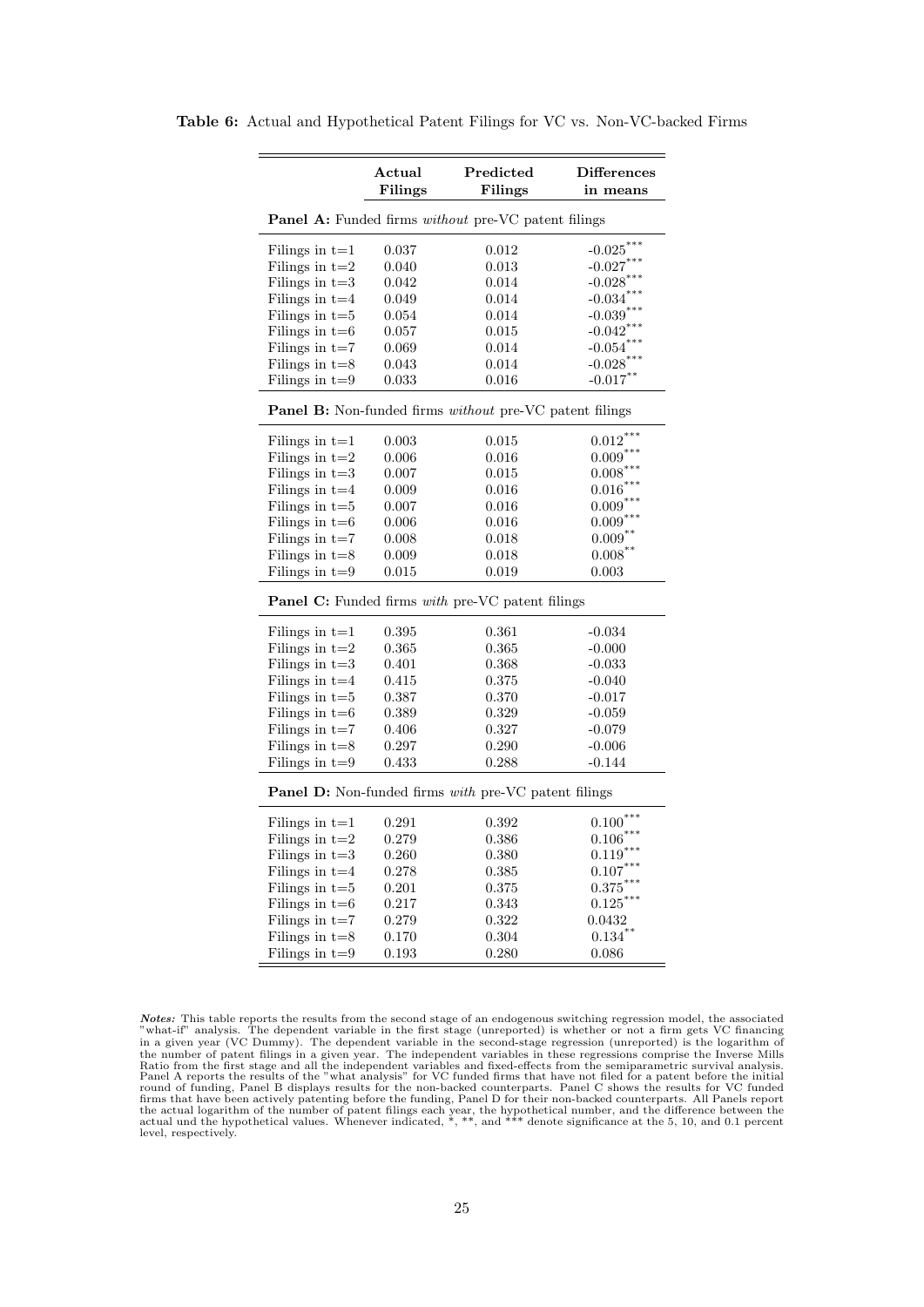|  |  |  | <b>Table 7:</b> Actual and Hypothetical Patent Citations for VC vs. Non-VC-backed Firms |  |  |  |  |  |  |  |  |  |  |
|--|--|--|-----------------------------------------------------------------------------------------|--|--|--|--|--|--|--|--|--|--|
|--|--|--|-----------------------------------------------------------------------------------------|--|--|--|--|--|--|--|--|--|--|

<span id="page-26-0"></span>

|                  | Actual           | Predicted                                                             | <b>Differences</b>           |
|------------------|------------------|-----------------------------------------------------------------------|------------------------------|
|                  | <b>Citations</b> | <b>Citations</b>                                                      | in means                     |
|                  |                  | Panel A: Funded firms without pre-VC patent filings                   |                              |
| Filings in $t=1$ | 0.054            | 0.011                                                                 | $-0.044***$                  |
| Filings in $t=2$ | 0.054            | 0.011                                                                 | $-0.043***$                  |
| Filings in $t=3$ | 0.060            | 0.012                                                                 | $-0.049$ ***                 |
| Filings in $t=4$ | 0.064            | 0.013                                                                 | $-0.051***$                  |
| Filings in $t=5$ | 0.068            | 0.014                                                                 | $-0.055***$                  |
| Filings in $t=6$ | 0.077            | 0.015                                                                 | $-0.063***$                  |
| Filings in $t=7$ | 0.081            | 0.015                                                                 | $-0.065***$                  |
| Filings in $t=8$ | 0.053            | 0.016                                                                 | $-0.036***$                  |
| Filings in $t=9$ | 0.049            | 0.017                                                                 | $-0.033***$                  |
|                  |                  | <b>Panel B:</b> Non-funded firms <i>without</i> pre-VC patent filings |                              |
| Filings in $t=1$ | 0.004            | 0.364                                                                 | $0.012***$                   |
| Filings in $t=2$ | 0.004            | 0.335                                                                 | $0.009***$                   |
| Filings in $t=3$ | 0.009            | 0.314                                                                 | $0.008***$                   |
| Filings in $t=4$ | 0.010            | 0.283                                                                 | $0.016***$                   |
| Filings in $t=5$ | 0.007            | 0.256                                                                 | $0.009***$                   |
| Filings in $t=6$ | 0.006            | 0.243                                                                 | $0.009***$                   |
| Filings in $t=7$ | 0.008            | 0.223                                                                 | $0.009***$                   |
| Filings in $t=8$ | 0.005            | 0.204                                                                 | $0.008***$                   |
| Filings in $t=9$ | 0.009            | 0.182                                                                 | $0.003***$                   |
|                  |                  | Panel C: Funded firms with pre-VC patent filings                      |                              |
| Filings in $t=1$ | 0.527            | 0.355                                                                 | $-0.171***$                  |
| Filings in $t=2$ | 0.520            | 0.328                                                                 | $-0.192***$                  |
| Filings in $t=3$ | 0.578            | 0.321                                                                 | $***$<br>$-0.256$            |
| Filings in $t=4$ | 0.552            | 0.304                                                                 | $-0.247***$                  |
| Filings in $t=5$ | 0.463            | 0.267                                                                 | $\textbf{-0.197}^{\ast\ast}$ |
| Filings in $t=6$ | 0.417            | 0.221                                                                 | $-0.196$ **                  |
| Filings in $t=7$ | 0.475            | 0.191                                                                 | $-0.284***$                  |
| Filings in $t=8$ | 0.404            | 0.141                                                                 | $-0.263$ <sup>**</sup>       |
| Filings in $t=9$ | 0.499            | 0.119                                                                 | $-0.380$ ***                 |
|                  |                  | Panel D: Non-funded firms with pre-VC patent filings                  |                              |
| Filings in $t=1$ | 0.317            | 0.477                                                                 | $0.160***$                   |
| Filings in $t=2$ | 0.235            | 0.457                                                                 | $0.223***$                   |
| Filings in $t=3$ | 0.319            | 0.424                                                                 | 0.104                        |
| Filings in $t=4$ | 0.337            | 0.431                                                                 | 0.094                        |
| Filings in $t=5$ | 0.241            | 0.373                                                                 | $0.132$ <sup>*</sup>         |
| Filings in $t=6$ | 0.233            | 0.321                                                                 | 0.088                        |
| Filings in $t=7$ | 0.309            | 0.296                                                                 | $-0.013$                     |
| Filings in $t=8$ | 0.284            | 0.241                                                                 | $-0.043$                     |
| Filings in $t=9$ | 0.228            | 0.216                                                                 | $-0.012$                     |

**Notes:** This table reports the results from the second stage of an endogenous switching regression model, the associated "what-if" analysis. The dependent variable in the first stage (unreported) is whether or not a firm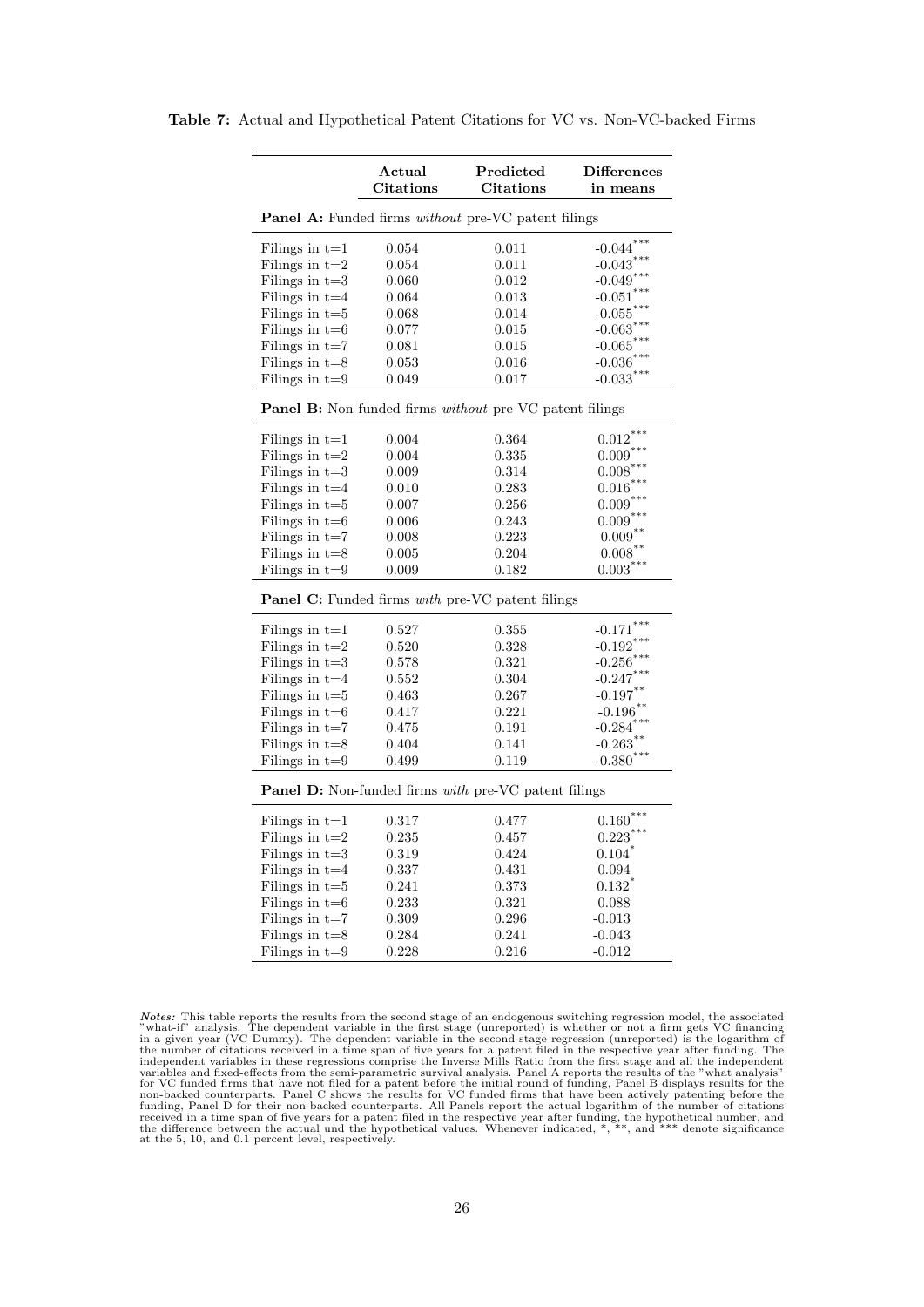# Figures from the main part

<span id="page-27-0"></span>Figure 1: Graphical illustrations of the conceptual framework

Panel A: Defining different firm types regarding patenting and VC activities



|            |       | VC funding No VC funding |
|------------|-------|--------------------------|
| Patents    | $V^1$ | N <sup>1</sup>           |
| No Patents | $V^0$ | N <sup>0</sup>           |

Panel B: Illustrating the Enabling and Accelerating Effects of VC



*Notes:* These Figures illustrate conceptually the methodological framework of our empicial strategy. Panel A illustrates<br>graphically how we distinguish the different firm types relevant for our conceptual framework, as ou in section [2.2.](#page-4-0)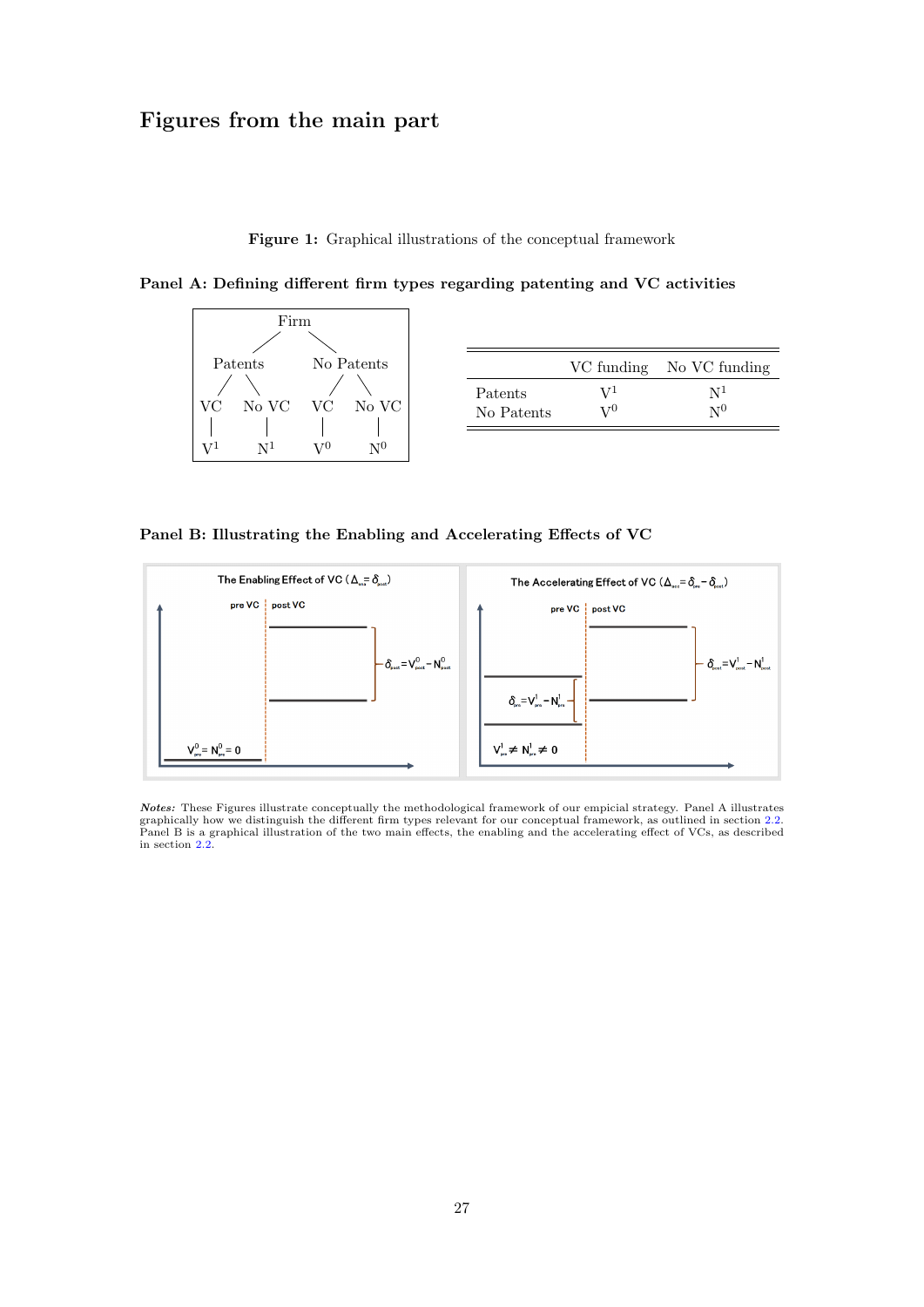<span id="page-28-0"></span>Figure 2: Potential Enabling and Accelerating Effect - Extensive Margin

Panel A: Potential Enabling of Non-Patenting Firms



Panel B: Potential Accelerating of Patenting Firms



*Notes:* These Figures examine the potential enabling and accelerating effect as defined in [2.2.](#page-4-0) Both Panels indicate, which percentage share of firms fled at least one patent each year. Panel A comprises the firms that ha counterparts in the same time-span.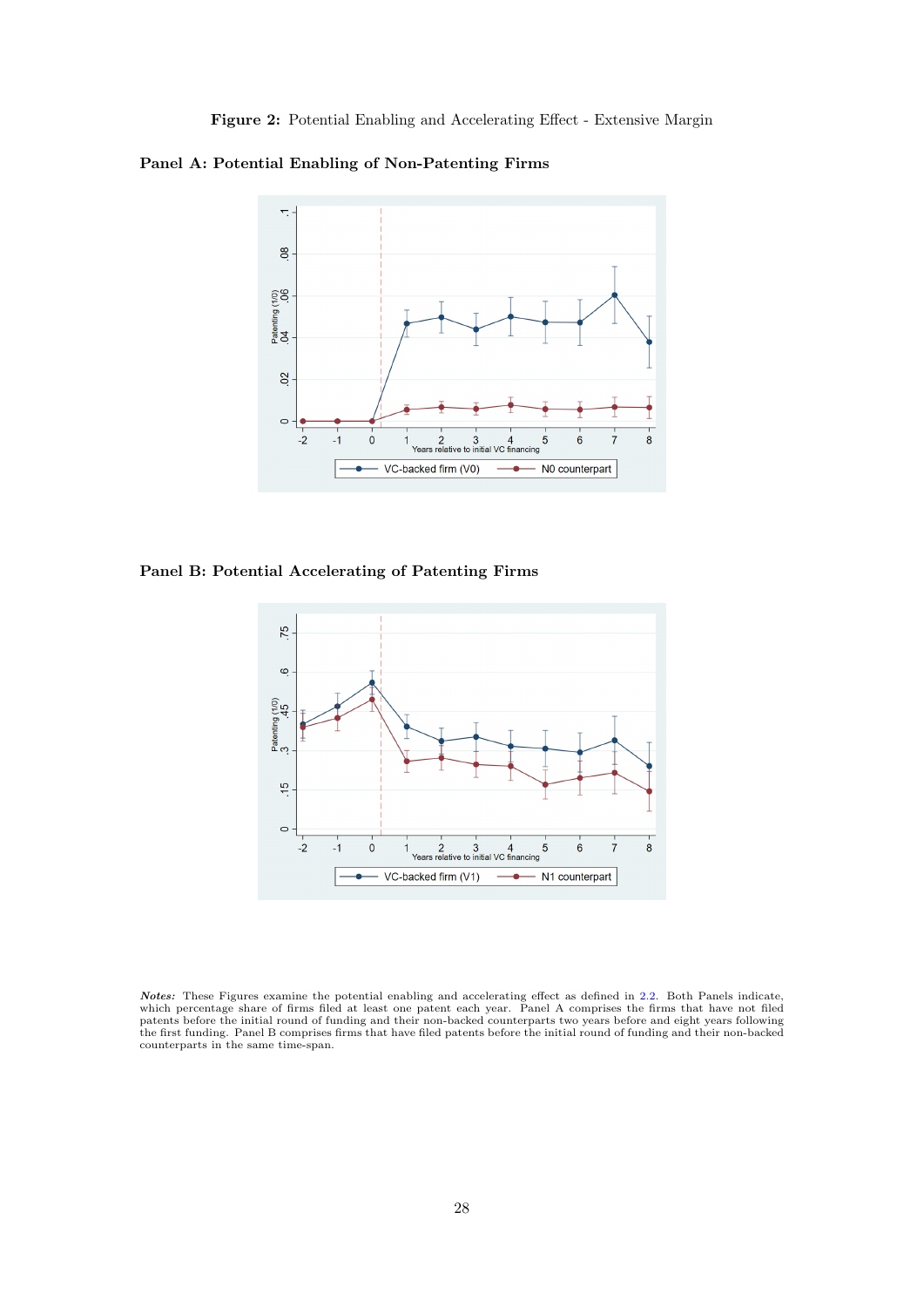Panel A: Potential Enabling of Non-Patenting Firms

<span id="page-29-0"></span>

Panel B: Potential Accelerating of Patenting Firms



*Notes:* These Figures examine the potential enabling and accelerating effect as defined in [2.2.](#page-4-0) Panel A displays the logarithm of patent applications each year for firms that have not filed patents before the initial roun logarithm of patent applications each year for firms that have filed patents before the initial round of funding and for their non-backed counterparts in the same time-span.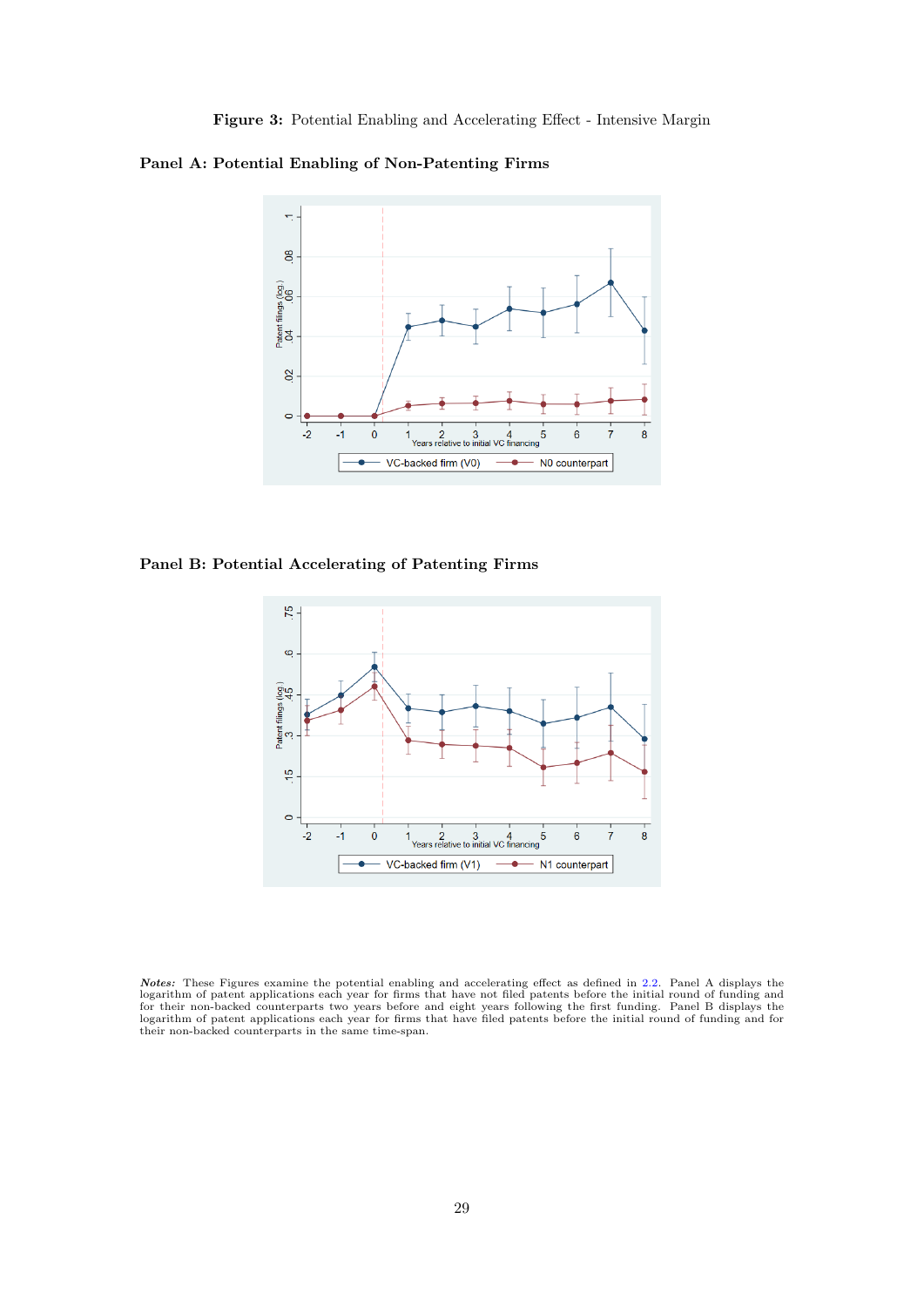

<span id="page-30-0"></span>Figure 4: Non-Patenters: Cumulative Hazard Estimates

*Notes:* This graph displays the Nelson-Aalen cumulative hazard estimates for the treatment versus the control group.<br>The treatment group comprises firms that have received VC funding but did not file patents before the in first patent.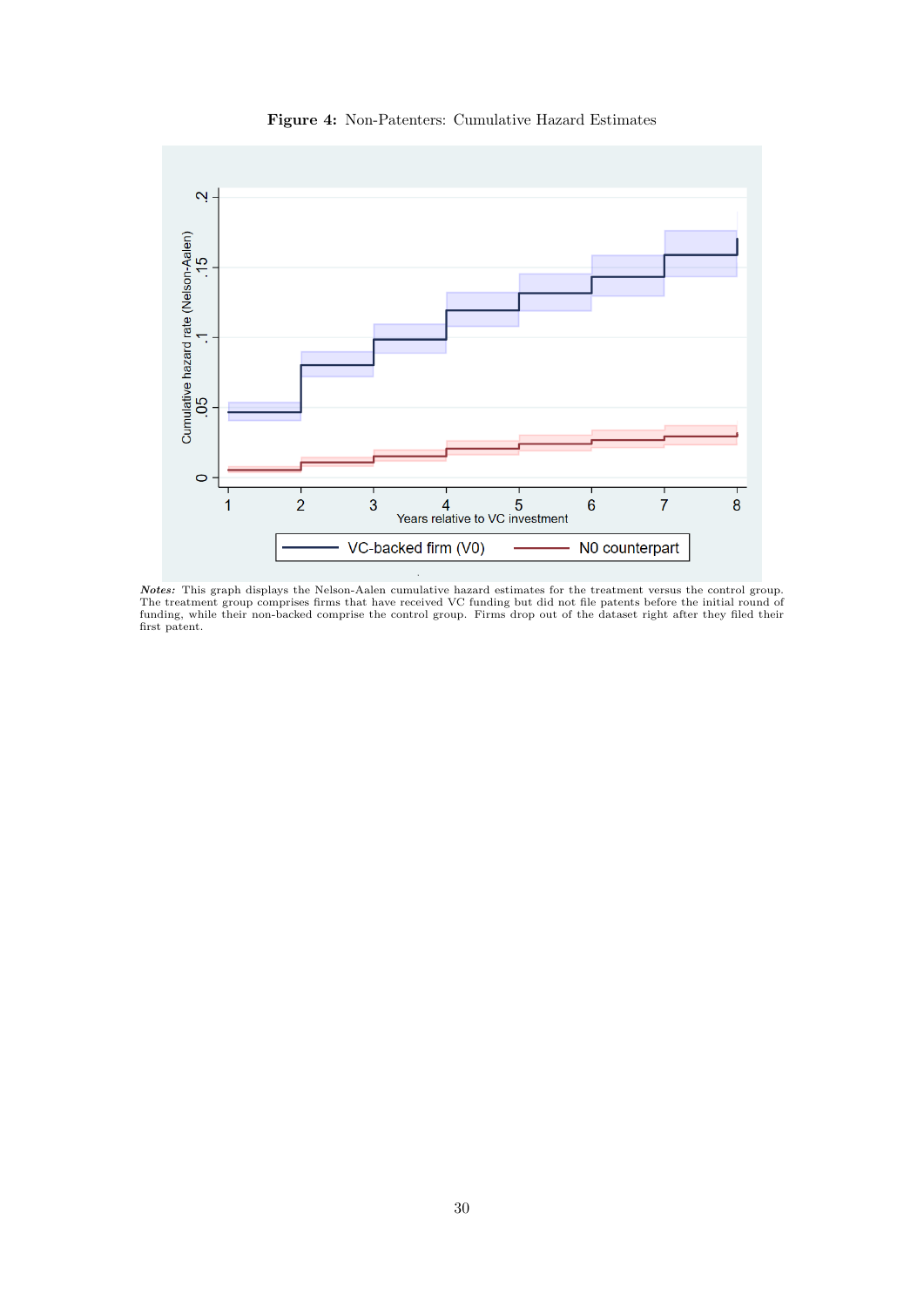# FOR ONLINE PUBLICATION

# Internet Appendix A : Tables

Table IA1: Actual and Predicted Average Patent Citations for VC vs. Non-VC-backed Firms

<span id="page-31-0"></span>

|                  | Actual<br>Avg. Citations                                          | Predicted<br>Avg. Citations | <b>Differences</b><br>in means |
|------------------|-------------------------------------------------------------------|-----------------------------|--------------------------------|
|                  |                                                                   |                             |                                |
|                  | <b>Panel A:</b> Funded firms <i>without</i> pre-VC patent filings |                             |                                |
| Filings in $t=1$ | 0.160                                                             | 0.016                       | $-0.145$                       |
| Filings in $t=2$ | 0.153                                                             | 0.017                       | $-0.136***$                    |
| Filings in $t=3$ | 0.156                                                             | 0.018                       | $-0.138$                       |
| Filings in $t=4$ | 0.154                                                             | 0.020                       | $-0.134$                       |
| Filings in $t=5$ | 0.207                                                             | 0.022                       | $-0.186$                       |
| Filings in $t=6$ | 0.148                                                             | 0.024                       | $-0.125$                       |
| Filings in $t=7$ | 0.145                                                             | 0.025                       | $-0.120$                       |
| Filings in $t=8$ | 0.098                                                             | 0.027                       | $-0.071$                       |
| Filings in $t=9$ | 0.105                                                             | 0.028                       | $-0.076$ **                    |
|                  | Panel B: Non-funded firms without pre-VC patent filings           |                             |                                |
| Filings in $t=1$ | 0.008                                                             | 1.351                       | $1.343***$                     |
| Filings in $t=2$ | 0.006                                                             | 1.240                       | 1.234                          |
| Filings in $t=3$ | 0.014                                                             | 1.161                       | 1.146                          |
| Filings in $t=4$ | 0.018                                                             | 1.038                       | 1.019                          |
| Filings in $t=5$ | 0.010                                                             | 0.934                       | 0.924                          |
| Filings in $t=6$ | 0.007                                                             | 0.883                       | 0.877                          |
| Filings in $t=7$ | 0.804                                                             | 0.804                       | 0.791                          |
| Filings in $t=8$ | 0.008                                                             | 0.733                       | 0.724                          |
| Filings in $t=9$ | 0.014                                                             | 0.649                       | 0.635                          |
|                  | Panel C: Funded firms with pre-VC patent filings                  |                             |                                |
| Filings in $t=1$ | 1.522                                                             | 1.247                       | $-0.275$                       |
| Filings in $t=2$ | 1.101                                                             | 1.151                       | 0.050                          |
| Filings in $t=3$ | 1.327                                                             | 1.130                       | $-0.196$                       |
| Filings in $t=4$ | 1.128                                                             | 1.049                       | $-0.079$                       |
| Filings in $t=5$ | 0.799                                                             | 0.928                       | 0.129                          |
| Filings in $t=6$ | 0.604                                                             | 0.852                       | 0.248                          |
| Filings in $t=7$ | 1.299                                                             | 0.762                       | $-0.536$                       |
| Filings in $t=8$ | 1.015                                                             | 0.622                       | $-0.394$                       |
| Filings in $t=9$ | 0.843                                                             | 0.510                       | $-0.333$                       |
|                  | Panel D: Non-funded firms with pre-VC patent filings              |                             |                                |
| Filings in $t=1$ | 0.611                                                             | 1.117                       | $0.506***$                     |
| Filings in $t=2$ | 0.481                                                             | 1.125                       | $0.644$ <sup>*</sup>           |
| Filings in $t=3$ | 0.794                                                             | 1.087                       | 0.293                          |
| Filings in $t=4$ | 0.913                                                             | 1.088                       | 0.175                          |
| Filings in $t=5$ | 0.447                                                             | 1.026                       | $0.579***$                     |
| Filings in $t=6$ | 0.372                                                             | 0.852                       | $0.480***$                     |
|                  | 0.948                                                             | 0.791                       |                                |
| Filings in $t=7$ |                                                                   |                             | $-0.158$                       |
| Filings in $t=8$ | 0.894                                                             | 0.731                       | $-0.163$                       |
| Filings in $t=9$ | 0.391                                                             | 0.682                       | 0.291                          |

*Notes:* This table reports the results from the second stage of an endogenous switching regression model, the associated "what-if" analysis. The dependent variable in the first stage (unreported) is whether or not a firm of citations received in a time-span of five years for a patent filed in the respective year after funding. The independent<br>variables in these regressions comprise the Inverse Mills Ratio from the first stage and all the i firms that have not filed for a patent before the initial round of funding, Panel B displays results for the non-backed counterparts. Panel C shows the results for VC funded firms that have been actively patenting before percent level, respectively.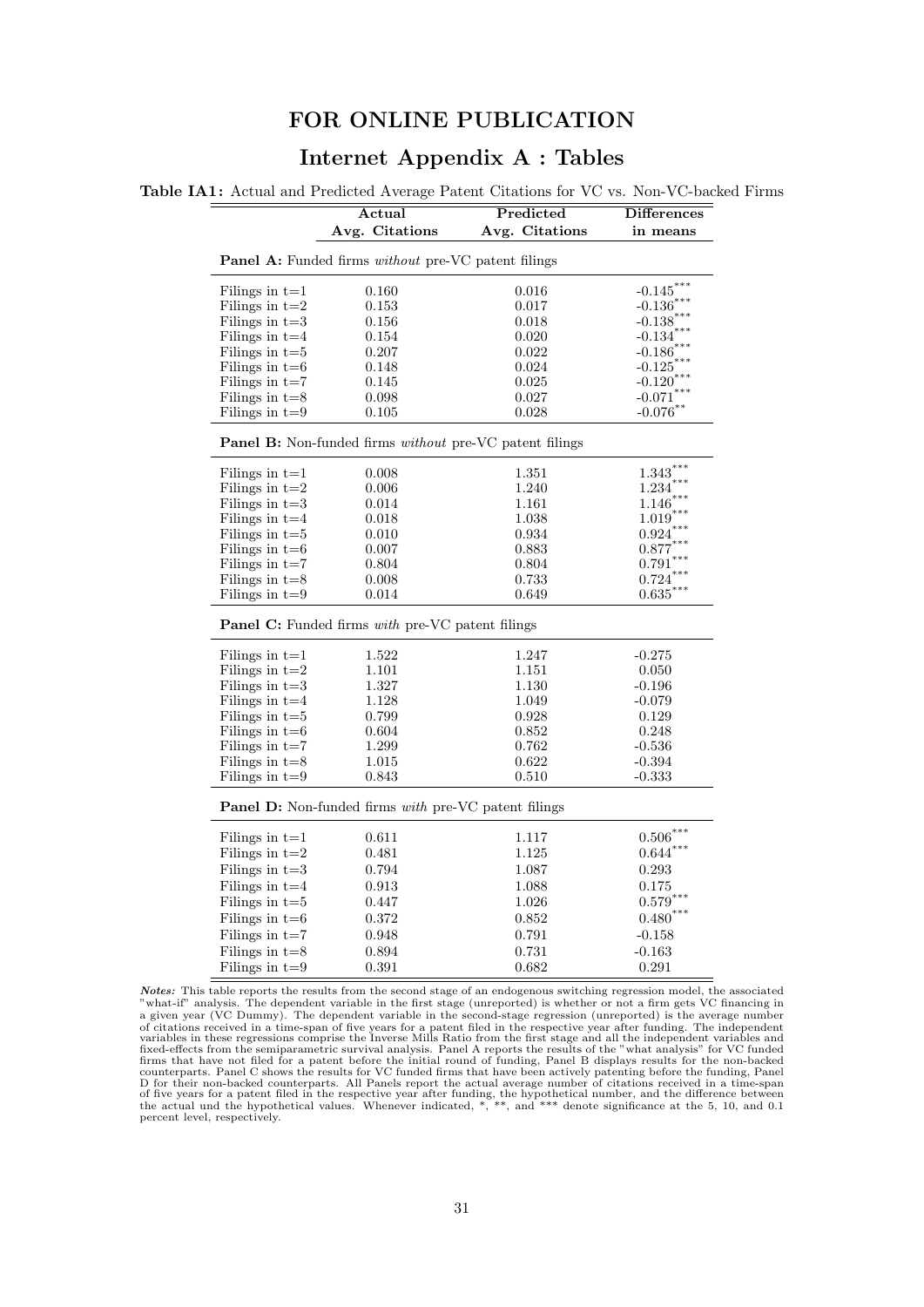# Internet Appendix B : Figures

<span id="page-32-0"></span>

Table IA1: Non-Patenters: Cumulative hazard estimates for patents that received at least

**Notes:** This graph displays the Nelson-Aalen cumulative hazard estimates for the treatment versus control group. The treatment group comprises firms that have received VC funding but did not file patents before the initia



#### medium citations

<span id="page-32-1"></span>